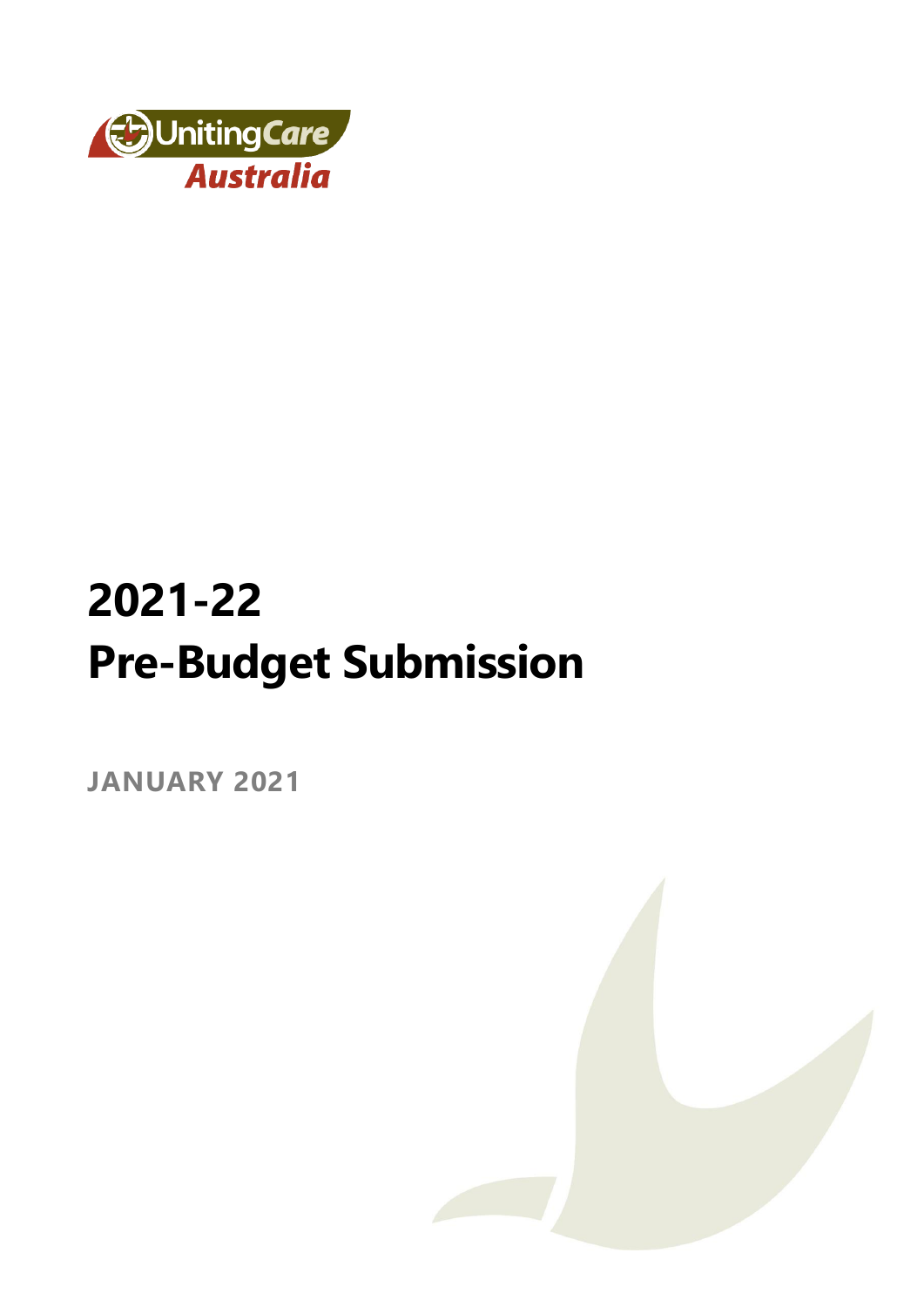## **Contact**

**Claerwen Little** | National Director | UnitingCare Australia

Level 3, 42 Macquarie St Barton ACT 2600 (02) 6249 6717 claerwenl@nat.unitingcare.org.au [unitingcare.org.au](http://www.unitingcare.org.au/)

### **About UnitingCare Australia**

UnitingCare Australia is the national body for the Uniting Church's community services network and is an agency of the Assembly of the Uniting Church in Australia.

We give voice to the Uniting Church's commitment to social justice through advocacy and by strengthening community service provision.

We are the largest network of social service providers in Australia, supporting 1.4 million people every year across urban, rural and remote communities.

We focus on articulating and meeting the needs of people at all stages of life and those that are most vulnerable.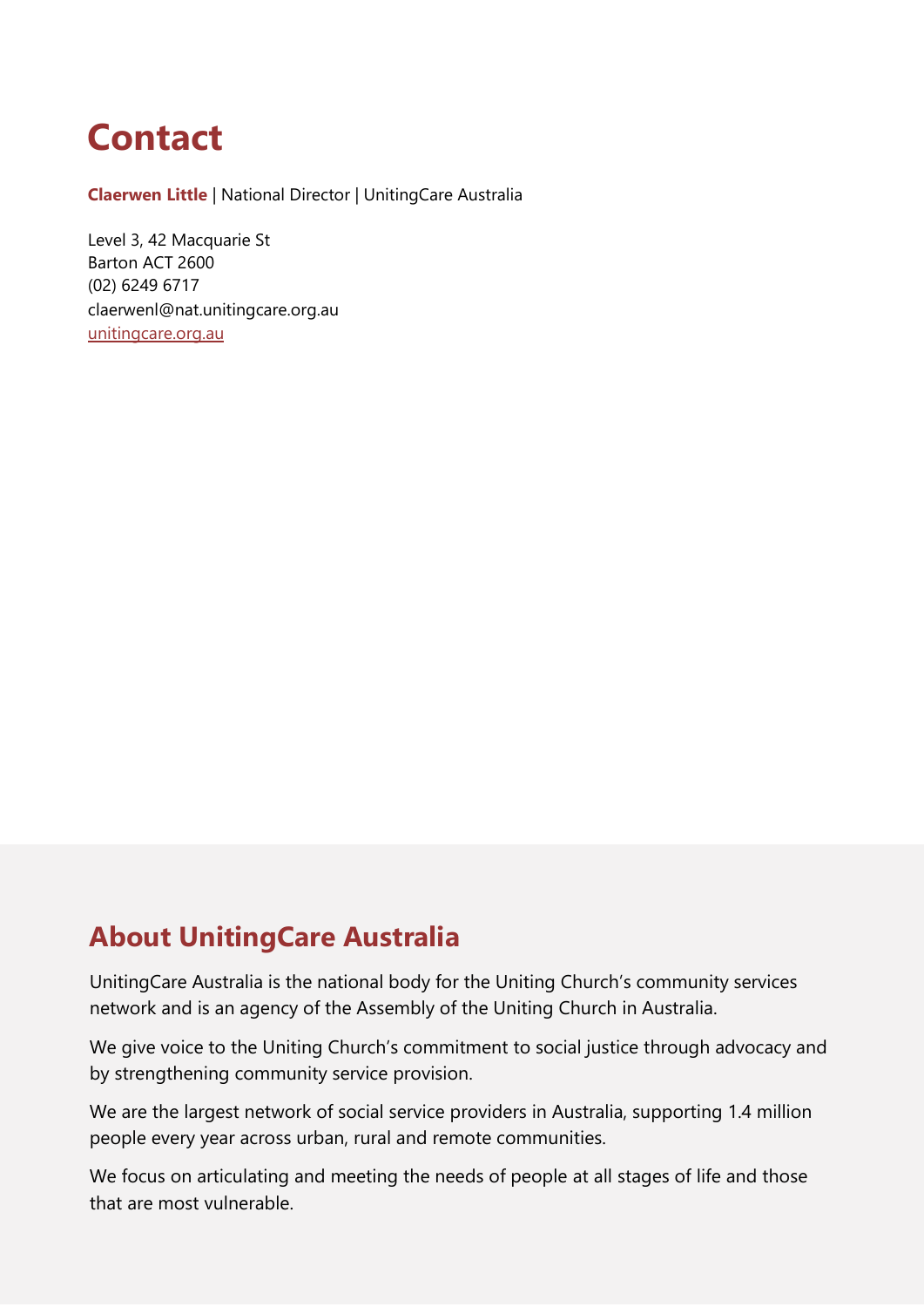## **Contents**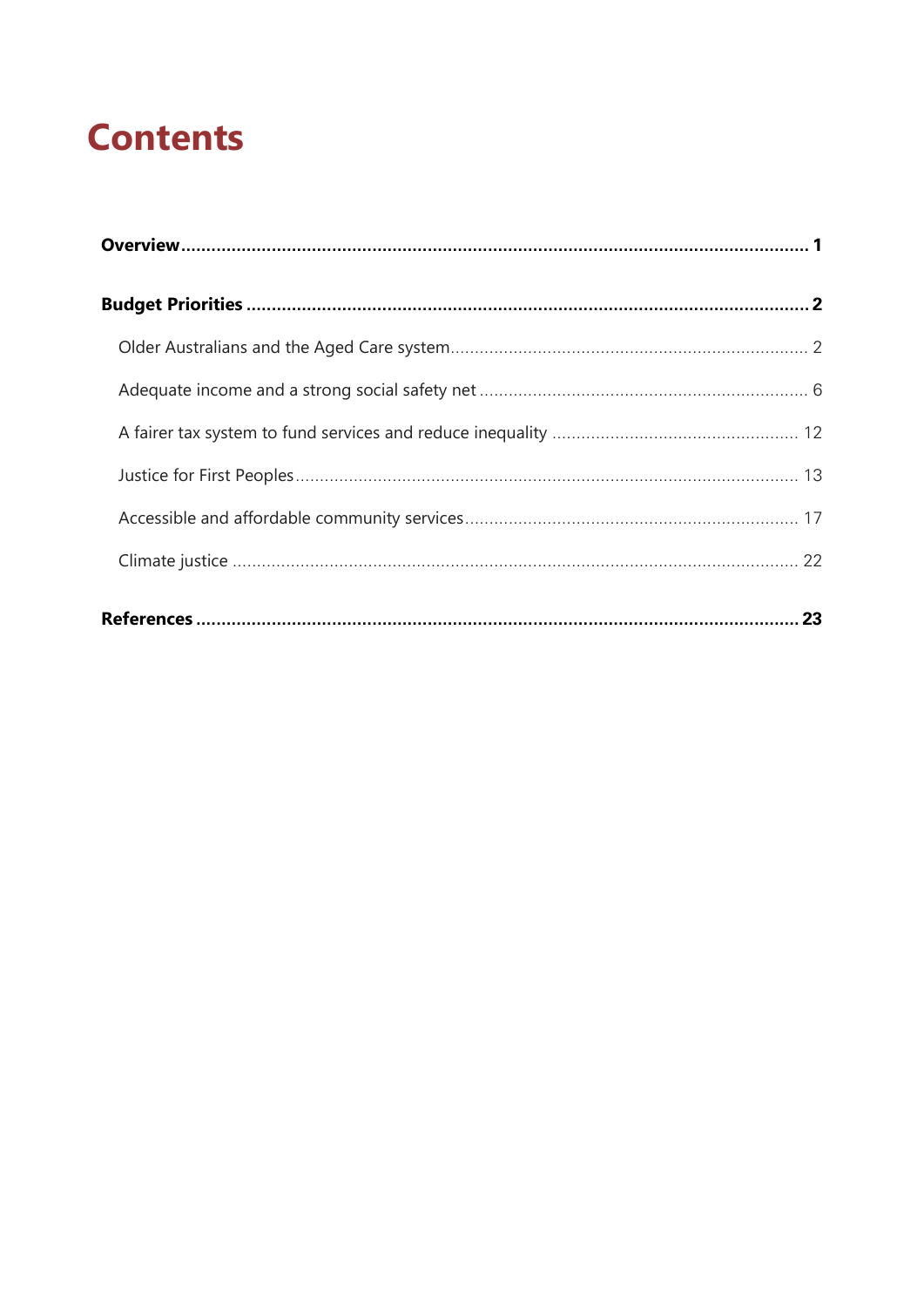## <span id="page-3-0"></span>**Overview**

UnitingCare Australia welcomes the opportunity to make a submission ahead of the 2021-22 Federal Budget.

UnitingCare Australia is the national body for the Uniting Church's community services network and is an agency of the Assembly of the Uniting Church in Australia. We give voice to the Uniting Church's commitment to social justice through advocacy and by strengthening community service provision.

With 1,600 sites, we are one of the largest networks of social service providers in Australia, supporting 1.4 million people every year across urban, rural, and remote communities. The UnitingCare network has over 50,000 staff and 30,000 volunteers. We focus on articulating and meeting the needs of people at all stages of life and those that are most vulnerable.

The 2021-22 Budget presents an opportunity to enact policies that build a fairer, more equitable and economically just society.

It is an opportunity to truly secure Australia's future.

This submission identifies key areas that we believe should be prioritised in the Budget to put Australia on the path toward a more sustainable, equitable and secure future. We welcome the opportunity to continue working with Government so that no-one is left behind in the economic recovery.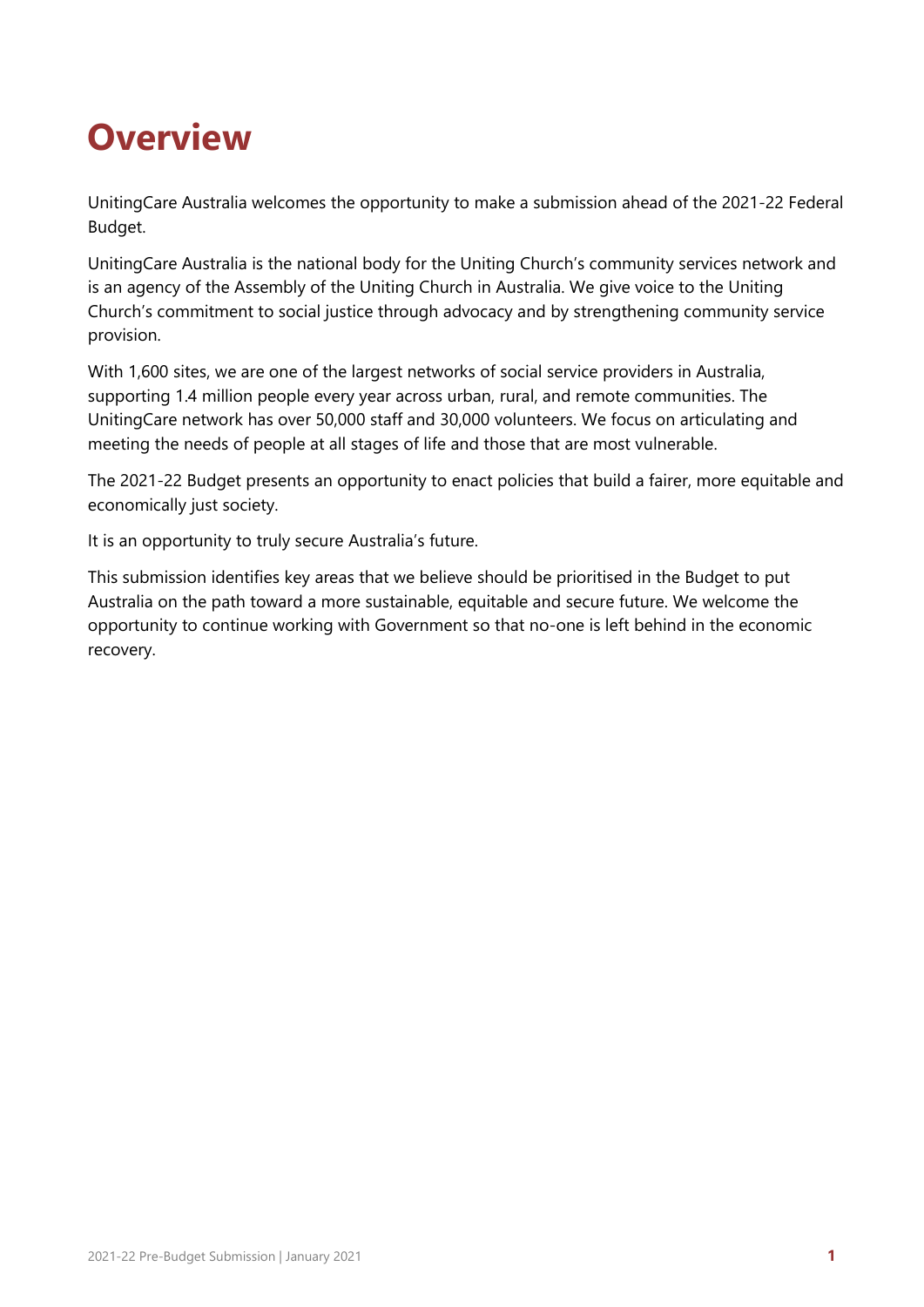## <span id="page-4-0"></span>**Budget Priorities**

## <span id="page-4-1"></span>**Older Australians and the Aged Care system**

UnitingCare Australia continues to commend measures – both immediate and long term – to ensure that every older person is able to live well, as part of their community, with dignity, and in a place of their choosing.

UnitingCare Australia acknowledges that there has been additional investment to increase access to home care, however we believe that the Government must put in place a plan to resource uncapped supply, so that no older person in Australia faces the prospect of being unable to access the care they need when they need it.

The following priorities have been developed with the Australian Aged Care Coalition, an industryled group that believes the Australian Government's response to the Final Report of the Royal Commission into Aged Care Quality and Safety should include a commitment to a long-term vision for the design of the aged care system comprising an implementation plan for remediation, transition and transformation with a timeline and appropriate institutional arrangements.

UnitingCare Australia believes that current funding arrangements foster an over-reliance on residential aged care, while at the same failing to reflect the actual costs of providing quality care and basic services. As providers to regional and remote and special needs communities, including First People's communities, we see how significant disparities persist in terms of access and inclusion.

As the Aged Care Royal Commission has highlighted, the current system does not adequately cater to the different care needs of older Australians with diverse needs. If our aged care system is to meet the expectations of people with diverse needs, services must be funded to:

- Recognise the differential costs of service provision where they exist;
- Address communication and other barriers;
- Respond to intersectionality, cultural safety and trauma where appropriate;
- Enable flexible service delivery models; and
- Be accountable.

Existing funding arrangements do not reflect the costs of delivering services that meet these various needs. Our aged care system needs immediate and targeted investment as set out in the priorities below.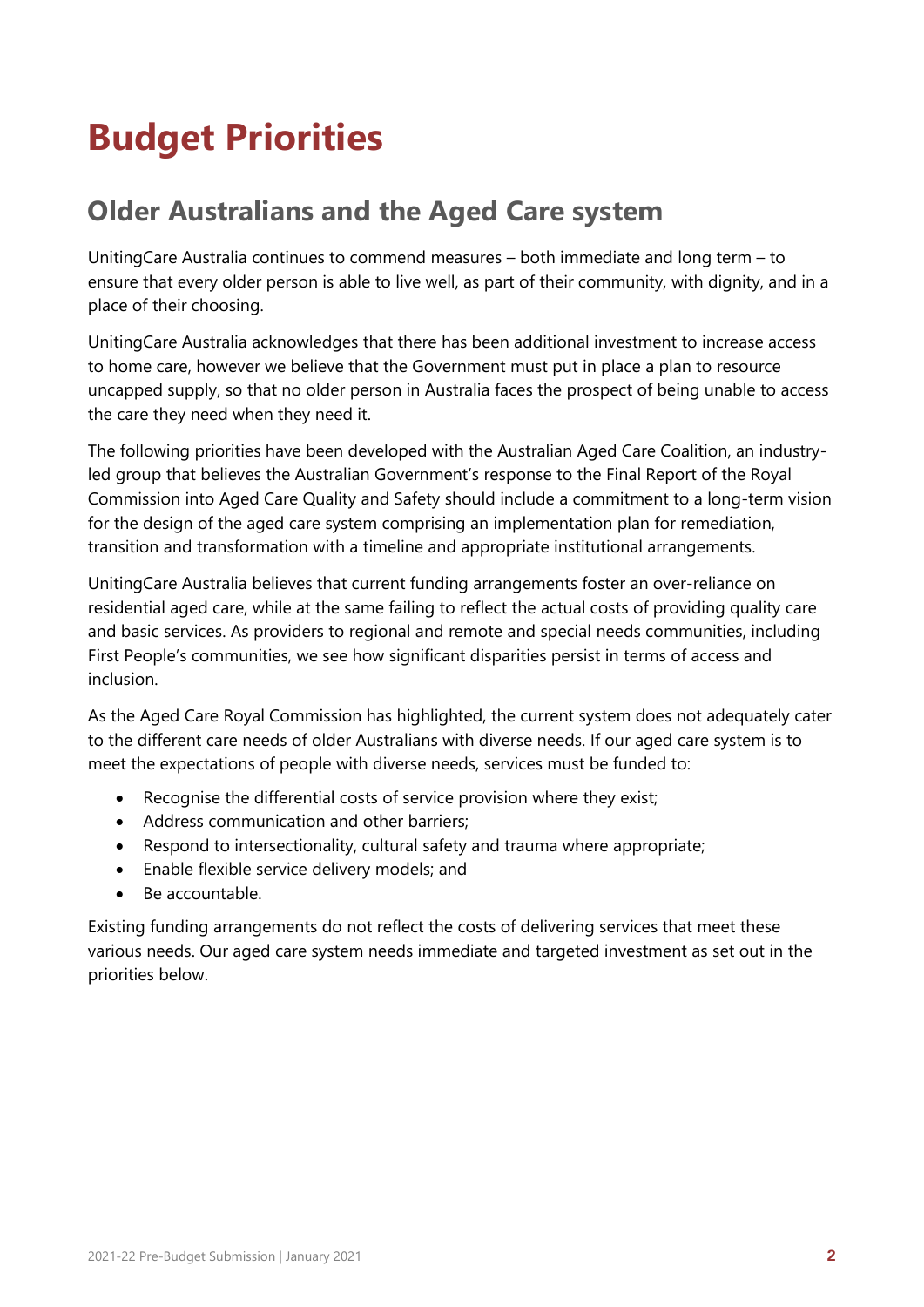**Accountability and human rights objective | Regulatory and service frameworks support older people to exercise their human rights and ensure both government and providers are accountable for outcomes within the system.** 

- (A1) Legislate the right to sufficient high quality and safe aged care and support in a way that binds both providers and government to safeguard this right.
- (A2) Collect and publish casemix/risk adjusted performance indicators, including outcomes such as quality of life measures and inputs such as staffing.
- (A3) Fund local care finders and navigation assistance, especially for vulnerable people.

#### **Home care objective | People can choose to age at home with comfort and dignity.**

- (H1) Set out a two to three year schedule for releasing enough home care packages to clear the queue, and uncap supply thereafter.
- At the same time: (H2) combine home care and CHSP into a single, enablement-focused program with scalable assessment and reassessment;
- (H3) create a new allocation system that more closely aligns funding to an individual (and carer/s) needs;
- (H4) align maximum package values with subsidies for residential care; while
- (H5) developing policies to carefully manage the shift to caring for people with more complex needs outside of residential care, including adequate and accessible respite services.

#### **Residential care objective | People who choose or need residential care have high quality and safe options that allow them to continue to live with comfort and dignity.**

- (R1) Introduce staffing benchmarks/requirements that take into account all staff (including nurses, PCWs and lifestyle staff), different care models and resident needs/acuity with appropriate flexibility and associated disclosure requirements.
- (R2) Ensure allied health is appropriately funded such as through separate Medicare items.
- (R3) Set a timetable to remove the ACAR and assign entitlements to older people to support increased choice, while also creating clear access standards and policies for ensuring sufficient supply for vulnerable groups and thin markets.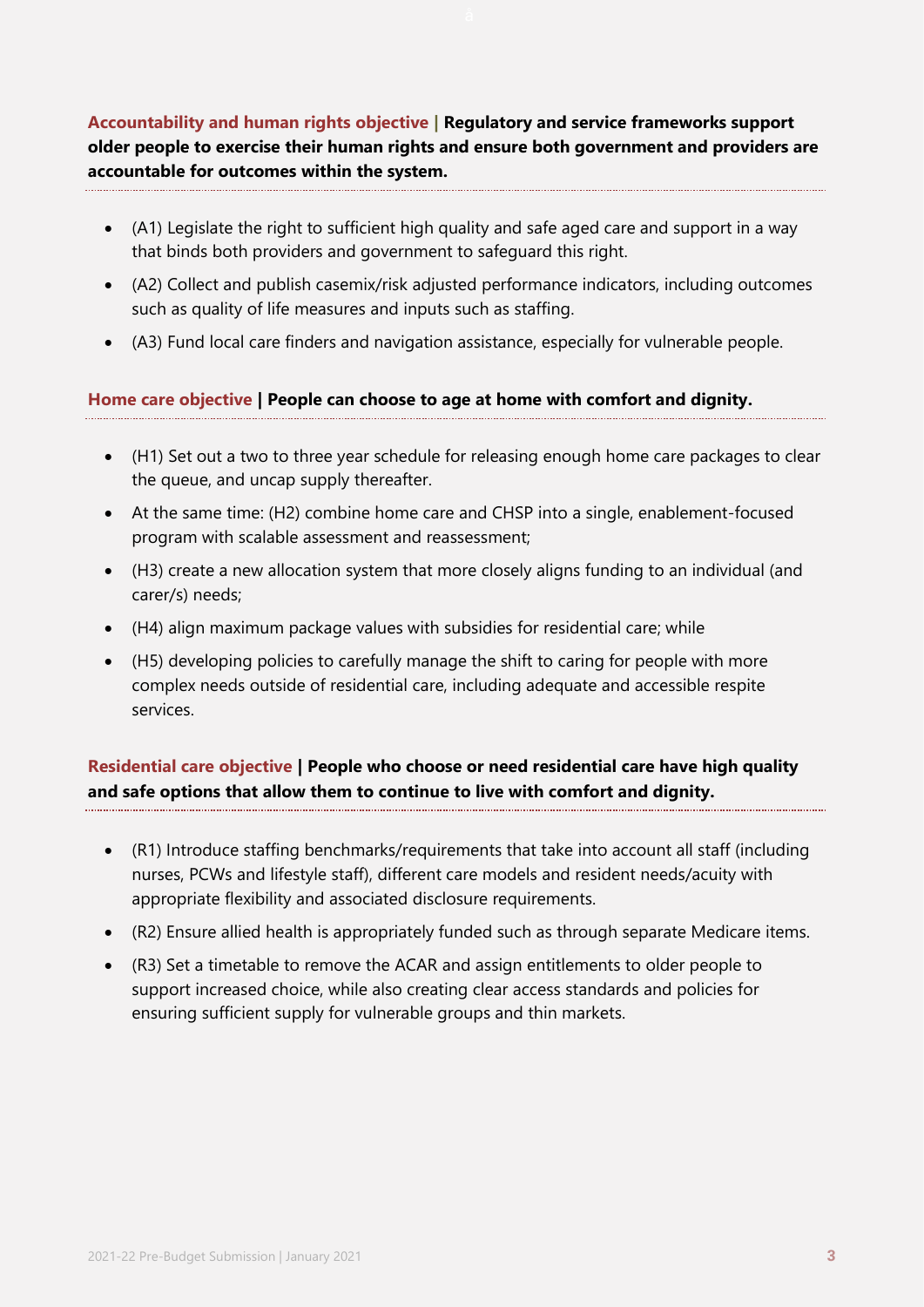**Workforce objective | Aged care organisations can attract and retain suitable staff from a workforce with the attributes needed to provide the care and services that the community expects.**

- (W1) Immediately fund improved and expanded workforce training and invest in a campaign to attract more workers to aged care to meet the demand created by increased access and higher levels of available support.
- (W2) Introduce a PCW registration scheme with mandatory Cert IIIs (after completing current curriculum reviews), ongoing CPD, recognition of prior learning and provisional registration.
- (W3) Commence a joint negotiation between the Commonwealth, providers and unions to ensure that workers are appropriately remunerated and aged care salaries are competitive with community and health sector equivalents.

**Transparent and sustainable funding objective | A stable funding system that transparently and independently links funding to provider costs, including the cost of attracting and training a skilled workforce and accessing capital, and supports innovation and productivity.** 

- (T1) Legislate for independent and transparent price determination based on regular costing studies for all types of care, ensuring that prices capture the funding implications of changes in standards and community expectations and that funding mechanisms support protections for thin markets and special needs groups, including people with low financial means.
- (T2) As immediate measures, increase the basic daily fee by \$10 per resident per day, link indexation to award wage changes and cost, and prospectively fund any significant changes in care delivery and compliance.
- (T3) Ensure a fair balance of contributions between government and consumers, including consistency in contributions between types of care, equitable means testing approaches and support for home equity release (e.g. a more attractive Pension Loans Scheme) and payment through superannuation products such as annuities and longevity insurance.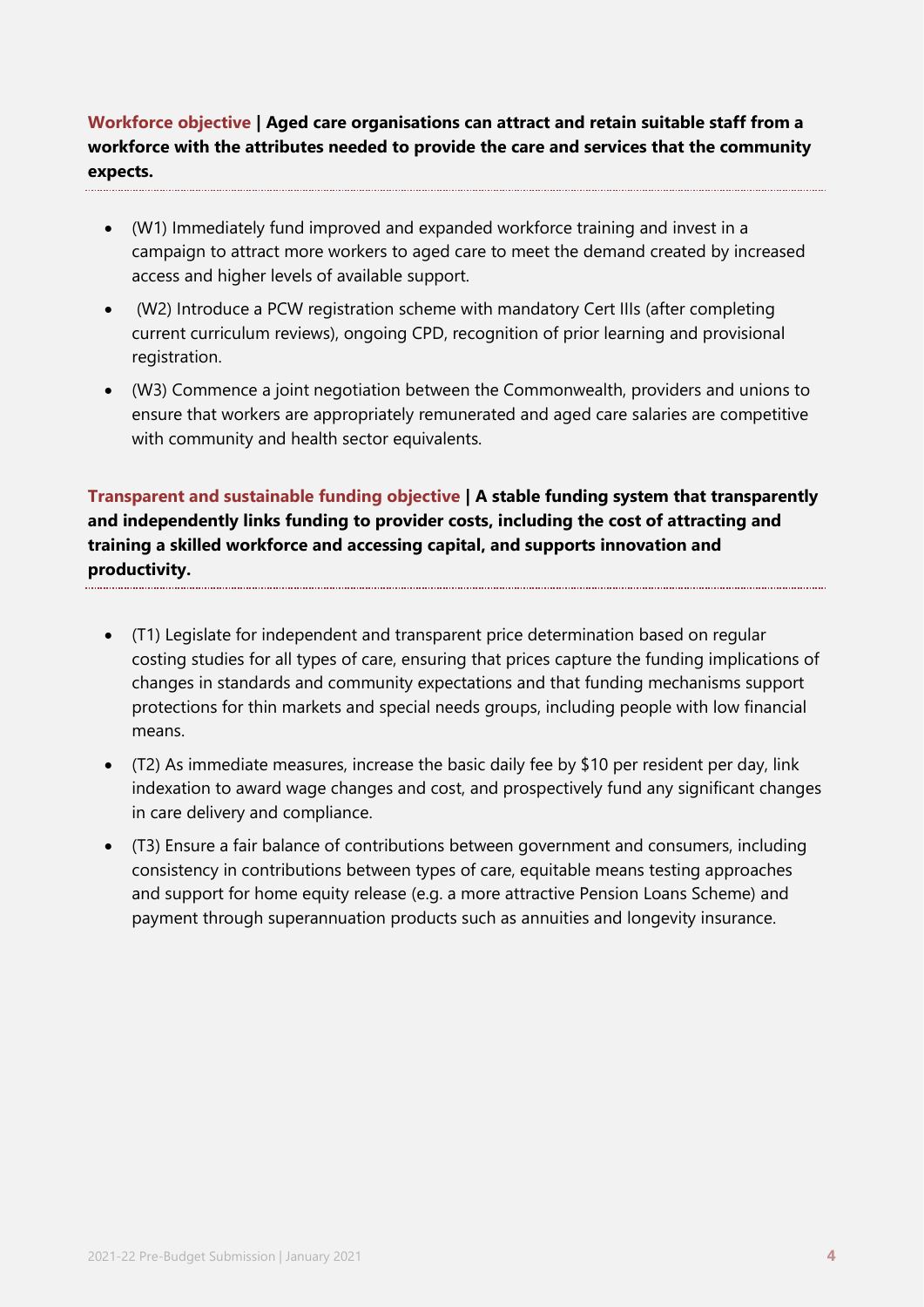Inequities of access and outcomes are particularly pronounced among older First Peoples. First Peoples are underrepresented in aged care programs, despite needing access to services and support at a younger age due to the cumulative effects of health and social disadvantage and intergenerational trauma. While remote communities face specific challenges related to their geographic isolation, such as limited workforce and sparsity of services, older First Peoples in regional and metropolitan locations also experience barriers to accessing aged care services that meet their cultural and social needs and preferences.

First Peoples may be reluctant to engage with mainstream service providers based on a lack of cultural safety and past negative experiences involving inconsistent, unreliable or cultural insensitive service provision. Moreover, of those First Peoples who receive Commonwealth Home Support Program packages, there is an under-representation of Level 3-4 packages, despite the higher proportion of First Peoples elders with very complex needs.

Concerted action is also needed to improve the aged care system for First Peoples. This includes:

- Increasing funding for specialist, targeted aged care services for First Peoples;
- Expanding culturally safe, community-based aged care programs that provide services for our First Peoples' elders, with a particular focus on increasing access to higher levels of package care (Level 3-4);
- Funding initiatives to improve the cultural safety and social responsiveness of mainstream aged care service providers, such as funding for Aboriginal community-controlled organisations to deliver regular cultural competency training;
- Expansion of the National Aboriginal and Torres Strait Islander Flexible Aged Care Program (NATSIFACP), so that more First Peoples have the option of accessing Indigenous-specific services if this is their preference, in metropolitan and regional areas as well as the rural/remote areas where NATSIFACP funding is currently directed; and
- <span id="page-7-0"></span>• Increasing funding for advocacy services and First Peoples support workers to assist older First Peoples to access and navigate the aged care system.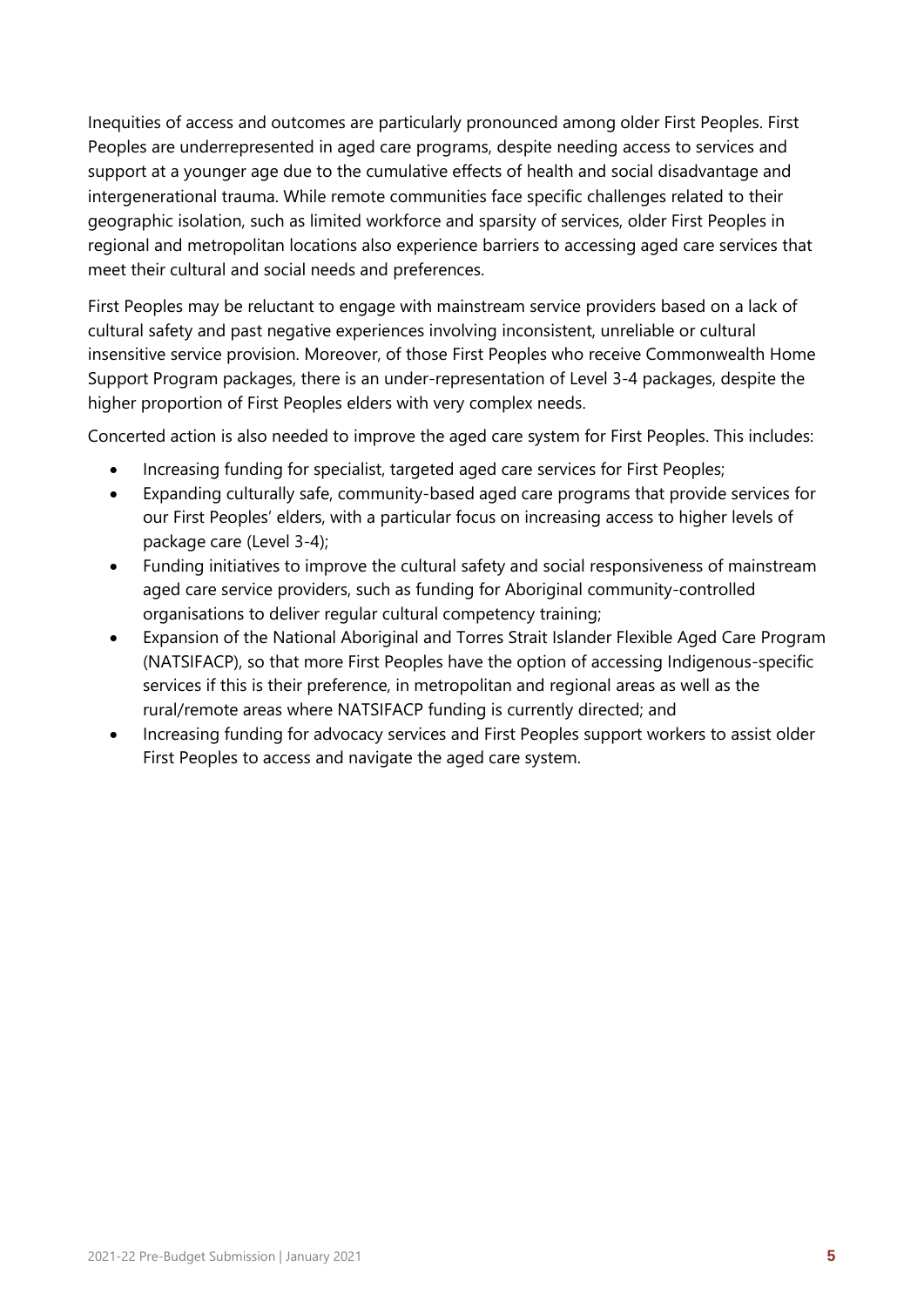## **Adequate income and a strong social safety net**

UnitingCare Australia believes income support payments should be accessible to those who need it and paid at a level that ensures human dignity and an adequate standard of living.

Our social security system provides an important shield against poverty and deprivation, as well as playing a critical role in supporting a just, inclusive and compassionate society.

In this year's Budget, we call on the Government to strengthen our income support and family payments system. We need to move beyond temporary measures and ensure durable changes that strengthen our social safety net into the future.

We must ensure that our social security system accommodates the realities of the contemporary labour market, including the growth in insecure work, underemployment and fluctuating incomes, along with the changing composition of households and challenges to the economic security and wellbeing of families.

In order to deliver this robust social safety net, we call on the Government to invest in three priority areas:

- 1. Implement a permanent, adequate, increase to income support.
- 2. Rebalance the social security system to ensure the welfare of the child is a primary focus and families are adequately supported.
- 3. Reinstate the concept that dignity and economic security are the central objective of the social security system.

#### **1. Implement a permanent, adequate, increase to income support**

UnitingCare Australia joins with Anglicare Australia, Catholic Social Services Australia, and the Salvation Army in supporting a permanent increase to the base rate of JobSeeker.

The failure to provide a permanent and significant increase in income support places many individuals and families at risk of entrenched poverty.

It is imperative the 2021 Budget improves the adequacy and indexation of income support payments. The introduction of the Coronavirus Supplement and top-up payments reflected a implicit acceptance that existing payments were inadequate.

Prior to the pandemic, working age payments for people on income support fell well-below the poverty line on any measure, with Australia ranking second-worst in the OECD for poverty rates among the unemployed.<sup>1</sup> Income support payments had failed to keep pace with rising costs of living, with no increase to unemployment payments in over two decades. Inadequate indexation has seen payments and allowances fall behind wages growth and the costs of essential services, with the resulting poverty acting as a barrier to employment and participation.

Returning payments to pre-COVID levels would have wide-ranging and damaging effects across the community: compounding financial stresses, deepening inequality, increasing child poverty, and impairing the long-term health and wellbeing of individual and families and the communities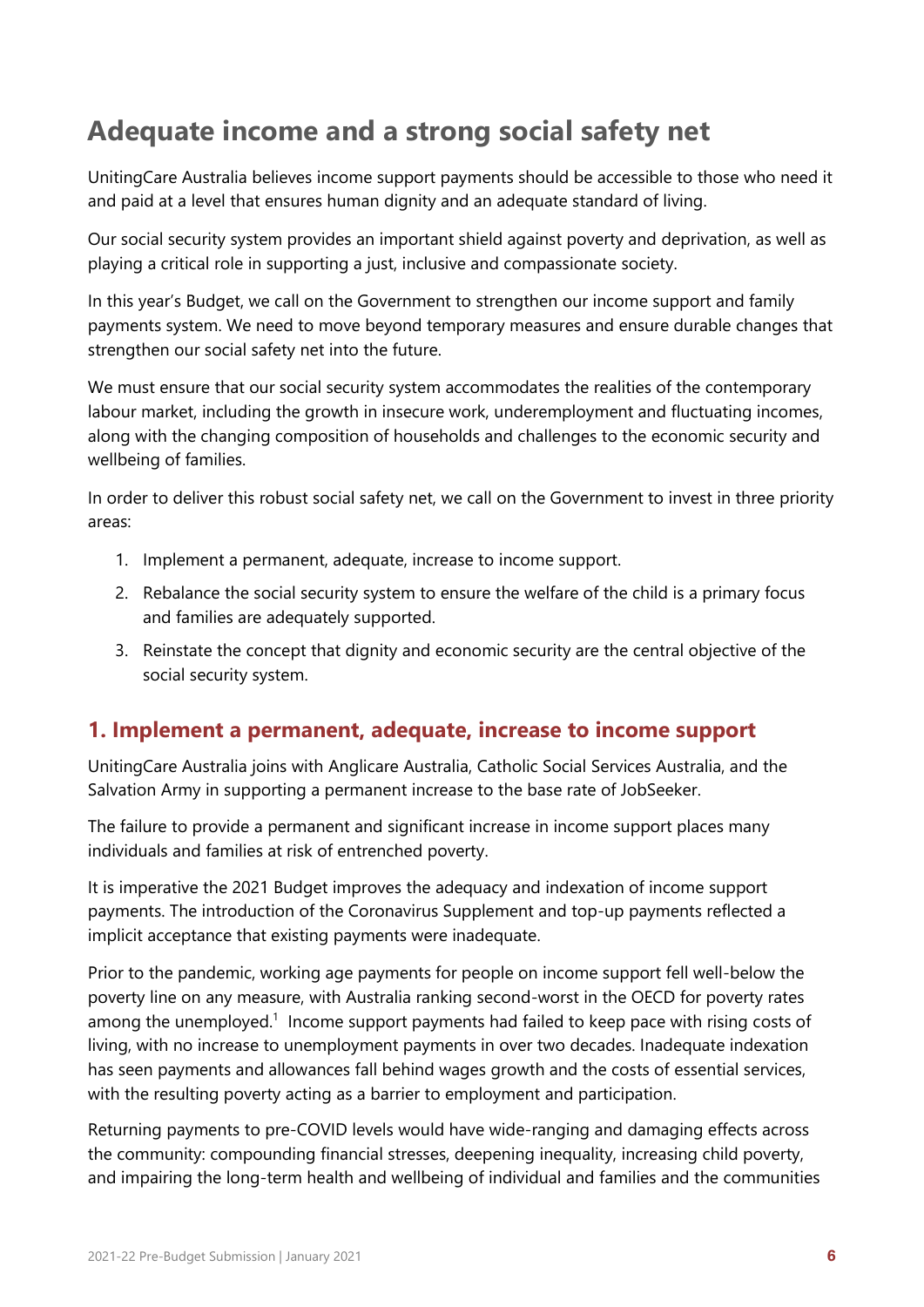in which they live. Given ongoing unemployment and underemployment and the long-standing shortage of social and affordable housing, a return to pre-COVID payment levels is likely to dramatically escalate the demand for frontline services and contribute to an upsurge in housing stress and homelessness.

A permanent increase to income support will provide a buffer against future shocks and is one of the best ways to support economic recovery, contributing to job creation, helping to raise wages, increasing aggregate demand via consumer spending, and boosting regional economies.

#### **RECOMMENDATIONS**

- Permanently increase the base rate of Jobseeker and related payments to prevent people living in poverty.
- Review the adequacy of the Disability Support Pension, and either increase the base rate or provide an additional disability and illness supplement that considers the additional costs of living with disability.
- Index income support payments to wages and price increases.
- Increase the maximum rate of Commonwealth Rent Assistance by 50 per cent to more adequately reflect the private rental costs for low-income tenants.
- Reinstate the Parenting Payment Single until the youngest child turns 16, and ensure it is set at a rate that reflects the number of children and added costs of single parenthood.
- Revise income thresholds and taper rates to remove financial disincentives to moving from income support into employment.
- Unfreeze indexation on eligibility thresholds for income support payments.

• Establish an independent payments review commission or tribunal to regularly assess the adequacy of all social security payments and indexation arrangements.

#### **2. Rebalance the social security system to ensure the welfare of the child is a primary focus and families are adequately supported**

The core purpose of our family payment system is to protect against child poverty. In Australia today, one in six children live below the poverty line. The rates of poverty are highest among single parent households, with more than one in three (39 per cent) of children in lone-parent families living below the poverty line. Since 2012, the poverty rate for children in lone parent families has gone up from 36.8 to 39 per cent.<sup>10</sup>

Raising the rate of JobSeeker and Parenting Payments would go some way toward alleviating child poverty and ensure the welfare of the child is the primary focus of this support. We need a holistic approach that includes strengthening the family payment system to ensure low-income families are adequately supported to raise children and maintain an acceptable standard of living.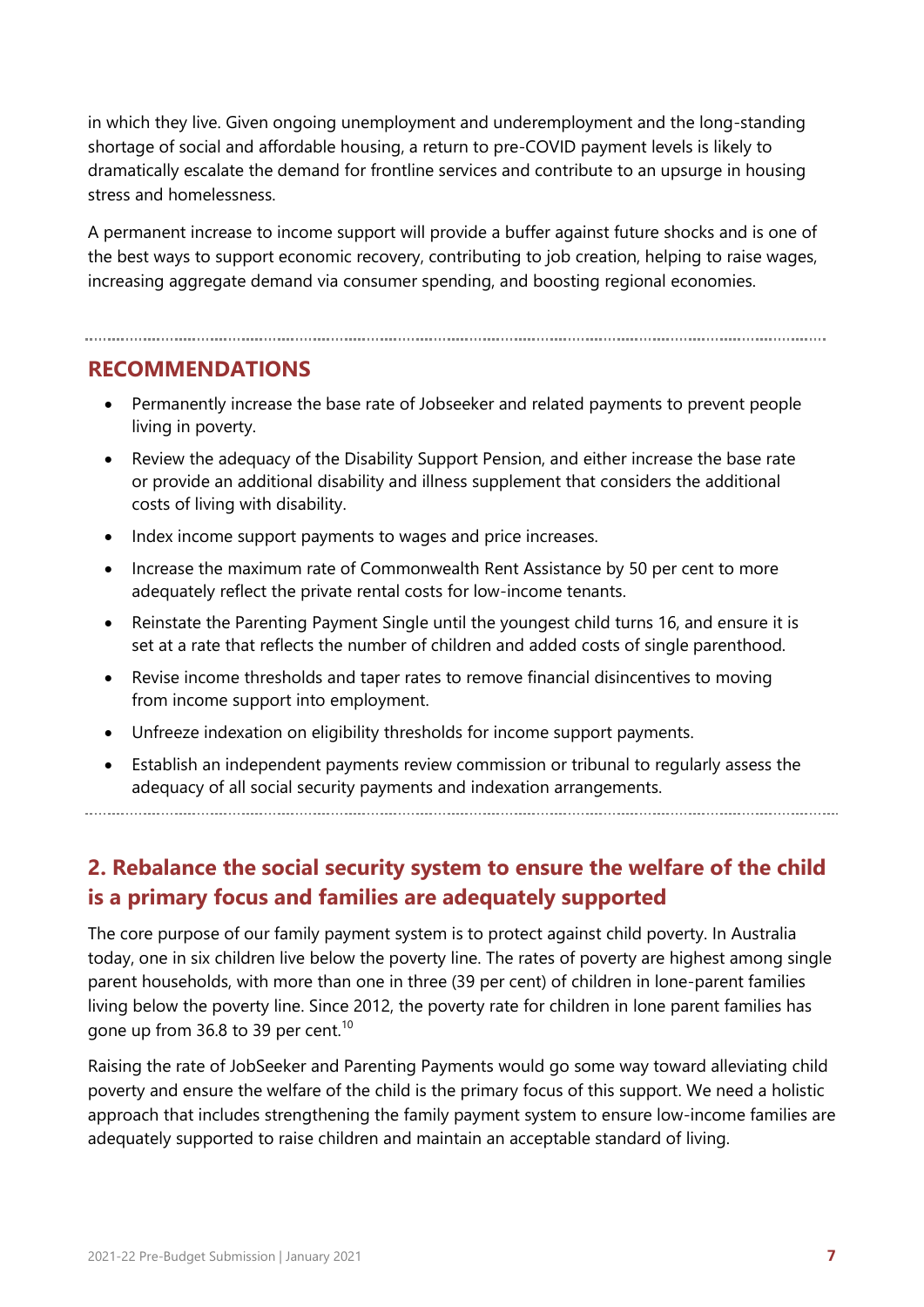Further, the current child support system is overdue for reform. The child support system was introduced in 1988 and has undergone several reviews since. The most recent review was conducted in 2015/16 as directed by then-Minister for Social Services, the Hon Kevin Andrews MP. Three of the 25 recommendations have been implemented, with a further 15 accepted by the Government in their 2016 response.

UnitingCare Australia calls on the Government to implement the remaining recommendations, prioritising two key outcomes:

**Recommendation 5 |** The Government agrees to a review of the following components of the child support formula:

- a. The self-support amount and the indexation mechanism;
- b. The cost of children table and indexation mechanism; and
- c. The use of gross income levels.

**Recommendation 20 |** The Government supports the Australian National Audit Office (ANAO) conducting a performance audit of the Child Support Program's legal enforcement procedures, acknowledging that the ANAO audit program is determined by the Auditor-General. The Government agrees that legal enforcement action is an important enforcement measure to help address more entrenched instances of non-compliance.

#### **RECOMMENDATIONS**

- Implement Recommendation 5 and Recommendation 20 from the 2015/16 review of the child support system.
- Revise family payments to ensure they are adequate and reach those that need it.

#### **3. Reinstate the concept that dignity and economic security are the central objective of the social security system**

#### **Abolish compulsory income management**

UnitingCare Australia urges the Government to scrap the compulsory cashless debit card and other forms of compulsory income management. The majority of those subject to income management are First Peoples and participating on a compulsory, rather than voluntary, basis.<sup>2</sup> Beyond some limited success where people have entered into the scheme voluntarily, there is no evidence of meaningful or sustained benefits.<sup>19,3,4,5,6</sup> The most detailed evaluation of income management in the Northern Territory found no improvement in community wellbeing, no evidence of greater financial autonomy for individuals, an increased sense of disempowerment and dependence on welfare, and a general failure to meet the policy's stated goals.<sup>24</sup> There is also no compelling evidence that the cashless debit card has been effective.<sup>7</sup>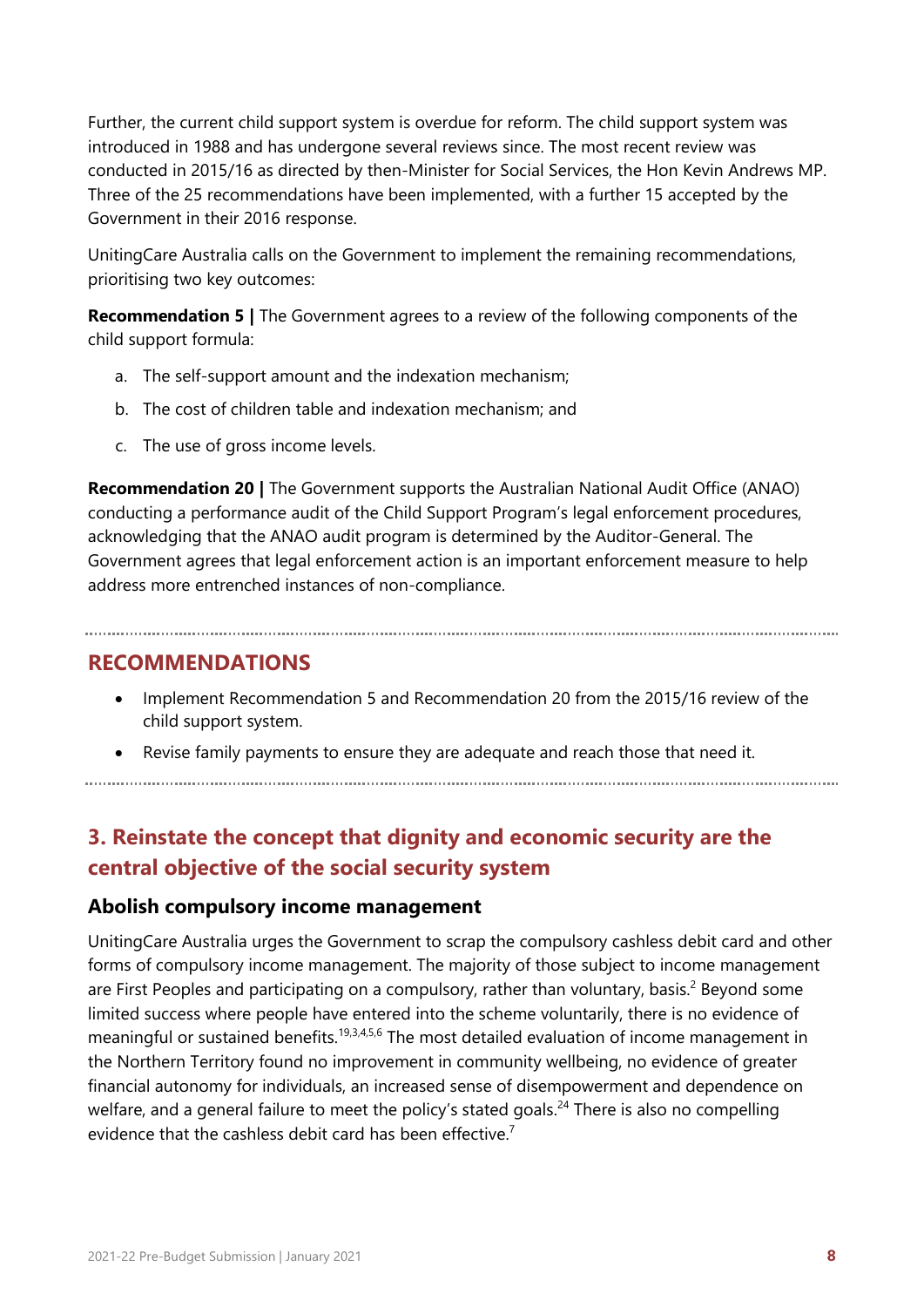As an alternative, we encourage the Government to redirect funding into productive programs and services developed in partnership with communities, such as the [remote employment program for](#page-17-0)  [First Peoples proposed by the Fair Work Stronger Communities Alliance.](#page-17-0) Where individuals genuinely volunteer to participate in some form of income management, they should have access to an opt-in scheme designed in consultation with communities, and augmented by financial counselling, employment support and other wrap-around services.

#### **RECOMMENDATIONS**

• Abolish compulsory income management, allowing people to leave existing schemes or to voluntarily continue on the cashless debit card or other forms of income management, and ensuring those who voluntarily opt into schemes are supported by wrap-around services.

#### **Wind back conditional welfare and compliance measures**

Australia has one of the most compliance-heavy social security systems in the OECD.<sup>8</sup> Access to income support is conditional on compliance activities. The suspension of these compliance activities during the earlier phase of the pandemic meant that people were able to access payments on the basis of hardship, without facing the prospect of financial penalties.

We urge the Government to permanently wind back participation requirements for people who are unemployed. This includes a range of programs which target specific regions or population groups, such as compulsory income management, the cashless debit card, and the Community Development Program. These programs have failed to improve employment outcomes and have resulted in a range of social harms.<sup>9</sup>

#### **RECOMMENDATIONS**

• Permanently wind back mutual obligation requirements and financial penalties for people who are unemployed.

#### **Remove barriers to accessing payments**

A range of measures have narrowed access or reduced payment rates, including the abolition of the Income Support Bonus, freezing allowance free areas, and the removal of backdated carers allowance payments. The cumulative effect of these changes has been increased financial hardship for people already living below the poverty line.

Of particular concern is the tightening of eligibility requirements for the Disability Support Pension (DSP). This has led to instances where people who are not realistically able to secure or maintain employment due to disability or illness are forced on the lower JobSeeker payment and onerous mutual obligation requirements. The abolition of Sickness Allowance has also highlighted the need for a payment that can better support people temporarily prevented from working because of a mental health concern or intermittent illness, without requiring the condition to be permanent.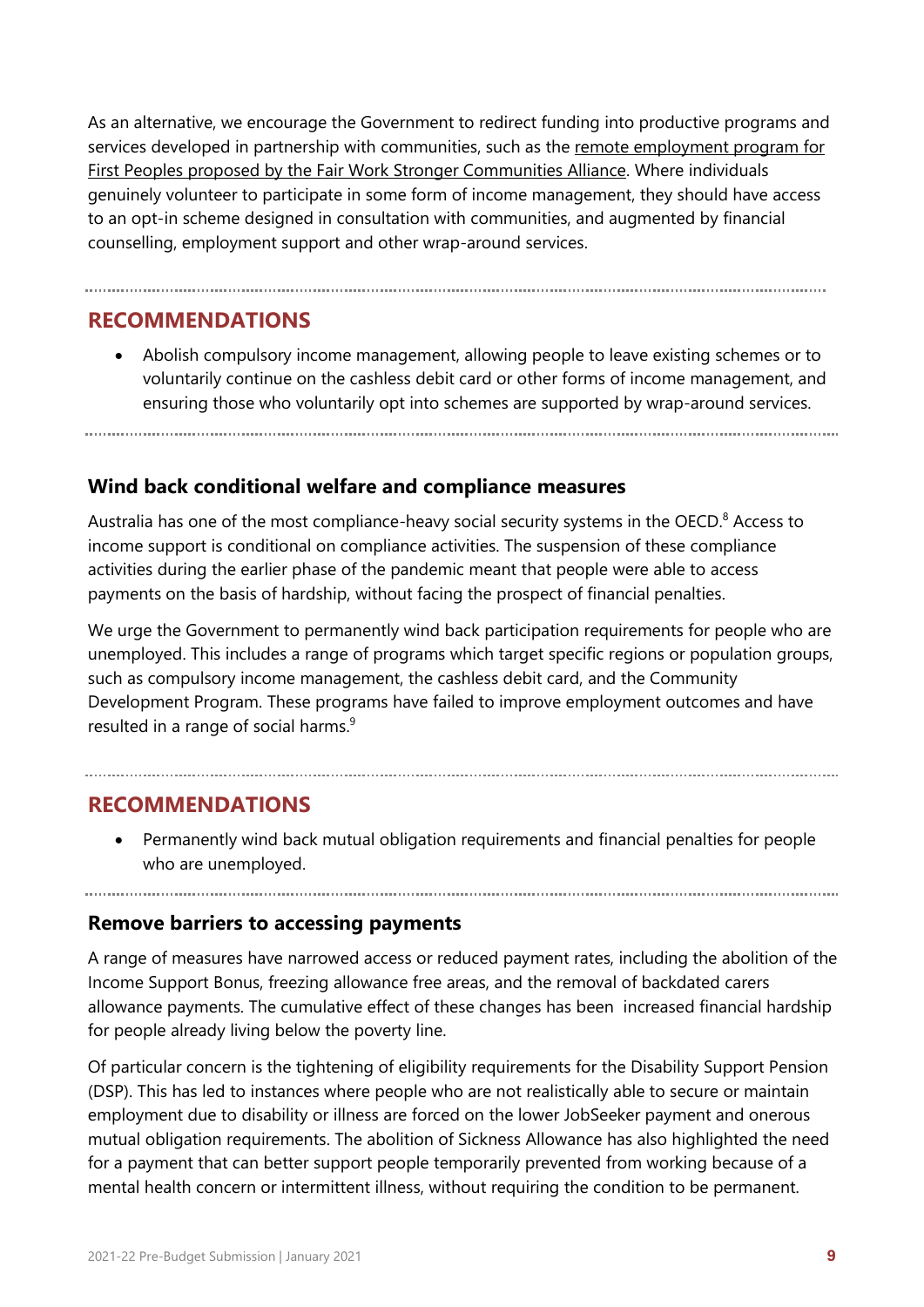In addition, we strongly oppose measures to limit access to income support and social protections for new arrivals and other migrant groups in Australia. Access to social security should be determined on the basis of need, not on the basis of false distinctions between the 'deserving' and 'undeserving', or arbitrary social categories such as migration history.

A key concern highlighted in the pandemic response has been the exclusion of asylum seekers and temporary migrants from our social safety net.

We welcome the temporary lifting of the Newly Arrived Temporary Residents Waiting Period and do not support its reinstatement. Excluding new arrivals and certain categories of migrants from basic social support contravenes values of fairness, justice and solidarity. It will result in some people being denied basic support payments if they have a new baby, lose their job, fall ill, care for a terminally ill family member, or experience another circumstance that prevents them supporting themselves through work.

Of particular concern are the likely impacts on the most marginalised migrant cohorts, including women experiencing domestic violence, precarious workers vulnerable to exploitation, older migrants experiencing elder abuse, and asylum seekers with histories of trauma. Without access to a safety net, such groups risk being trapped in a cycle of poverty, precarity and vulnerability.

#### **RECOMMENDATIONS**

- Revise eligibility requirements that restrict access to the Disability Support Pension for people who have a chronic illness or disability.
- Extend income support payments to asylum seekers and temporary visa holders experiencing hardship, or at a minimum extend the list of visa subclasses eligible for Special Benefit to include all Bridging Visas, Student Visas, Temporary Resident (Skilled Employment) Visas, Temporary Graduate Visas and all New Zealand citizens living in Australia.
- Provide a payment that supports people who are temporarily unable to work due to poor mental health or an intermittent or relapsing illness.
- Permanently remove the Liquid Assets Waiting Period, One-Week Waiting Period and the Third Party Verification requirement.
- Permanently remove the Newly Arrived Residents Waiting Period.

#### **Secure and affordable housing**

Australia's housing system is in need of repair and investment. The pandemic shone a spotlight on rising homelessness, a shortage in social housing, and the lack of affordable options for lowincome households in the private rental market. $10,11,12$ 

Housing stress and financial pressures are likely to increase for the most vulnerable as Government and the financial sector wind back temporary supports.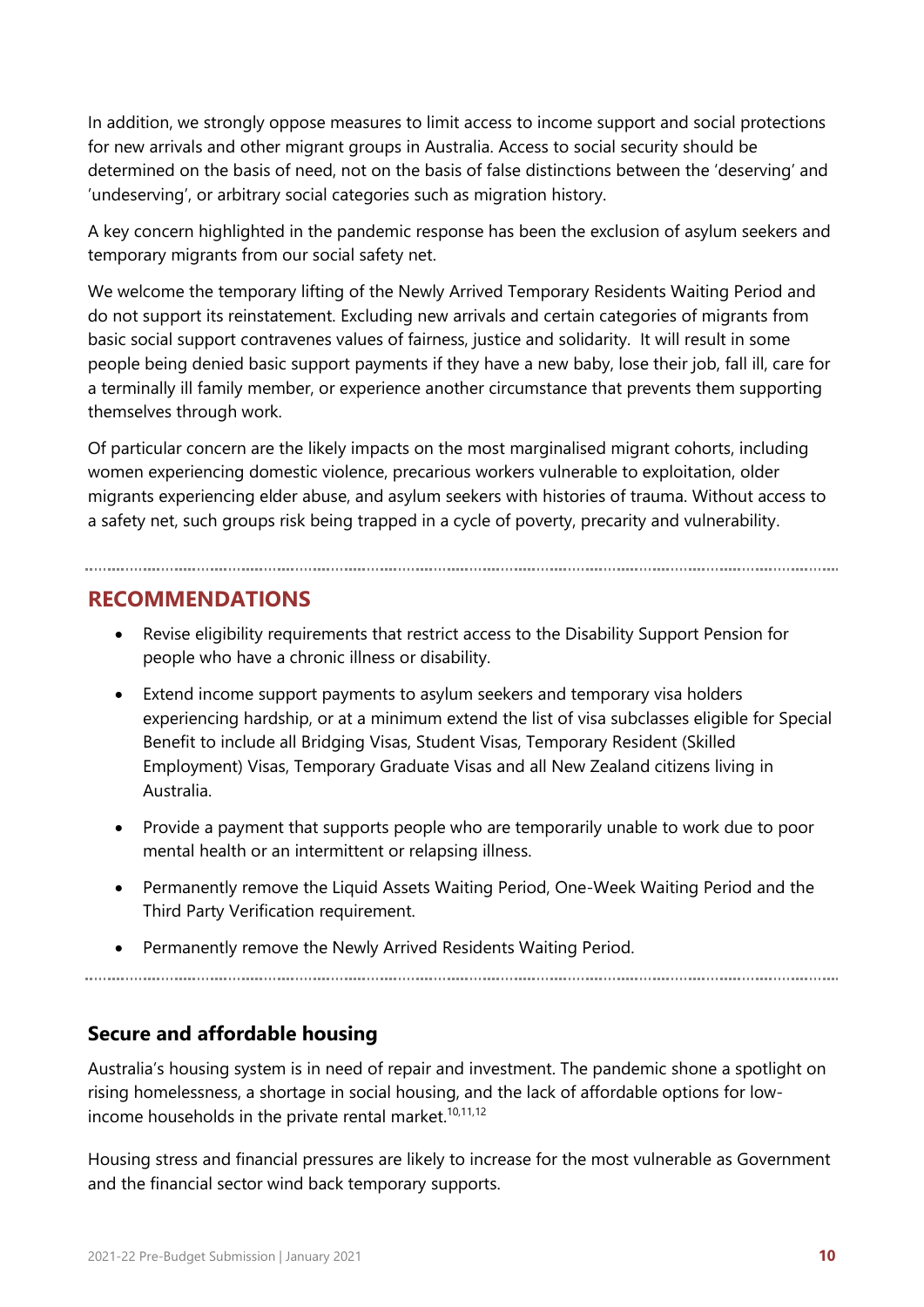The 2021 Budget presents an opportunity to lay the foundations for a more equitable and affordable housing system that benefits households, communities and the wider economy into the future.

UnitingCare Australia supports the *Everybody's Home* Campaign and the five point plan to fix the housing system:

- 1. Support for first home-buyers
- 2. A National Housing Strategy
- 3. A better deal for renters
- 4. Immediate relief for Australians in chronic rental stress
- 5. A plan to end homelessness by 2030.

#### **RECOMMENDATIONS**

• Implement the recommendations from the *Everybody's Home* five point plan.

<span id="page-13-0"></span>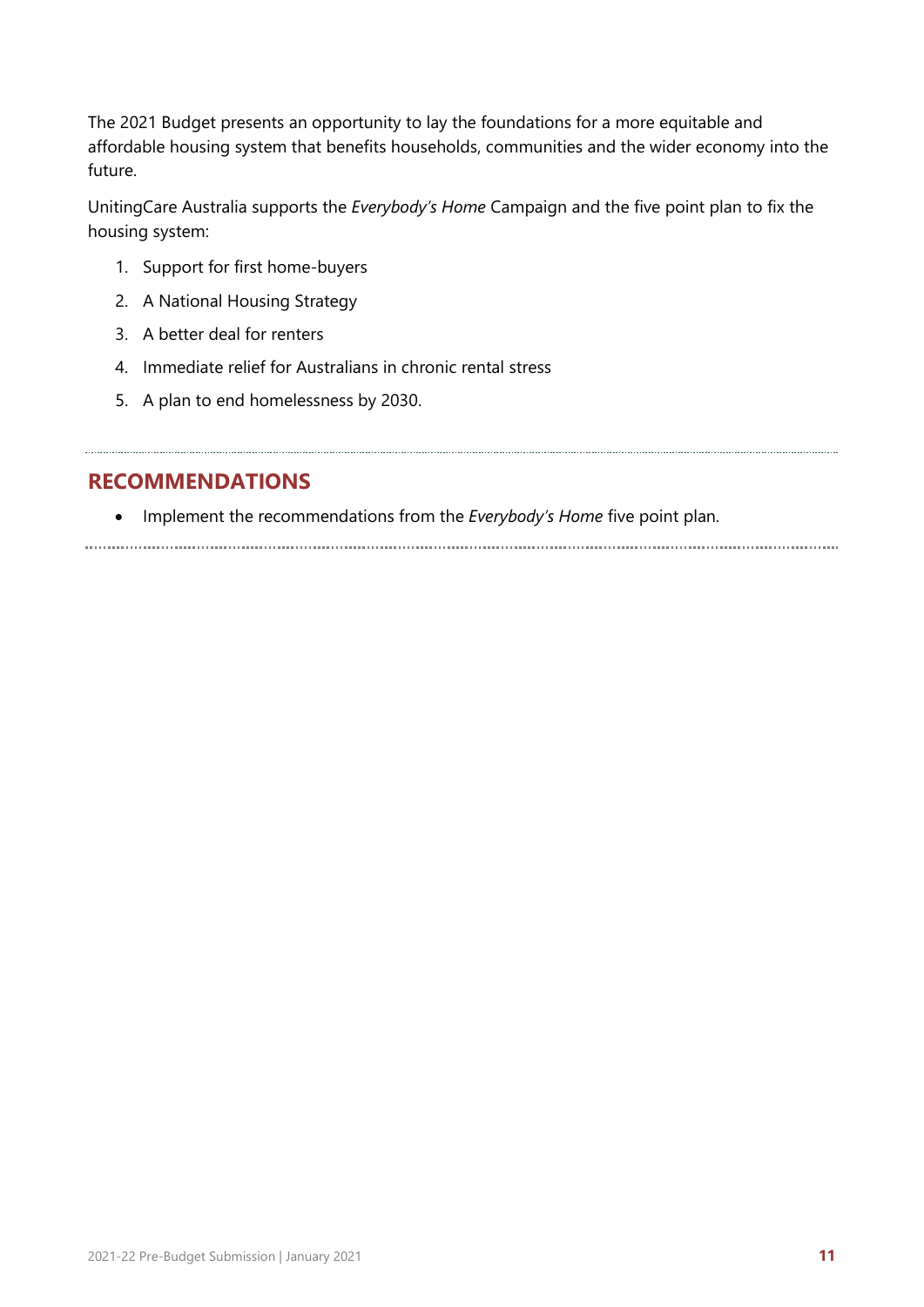## **A fairer tax system to fund services and reduce inequality**

UnitingCare Australia supports a taxation system that contributes to greater equity and supports adequate social supports that promote fairness and ensures the wellbeing of all Australians.

In comparative terms, Australia is a low-taxing nation, and the ninth lowest of 37 countries in the OECD.<sup>13</sup> Given the economic recovery is ahead of Government expectations, we must ensure an adequate and stable tax base that can finance our social, economic and environmental goals.

#### **RECOMMENDATIONS**

• The third stage of personal income tax cuts legislated to take effect from July 2024 should be withdrawn and the revenue redirected toward essential services and strengthening the social security safety net.

<span id="page-14-0"></span>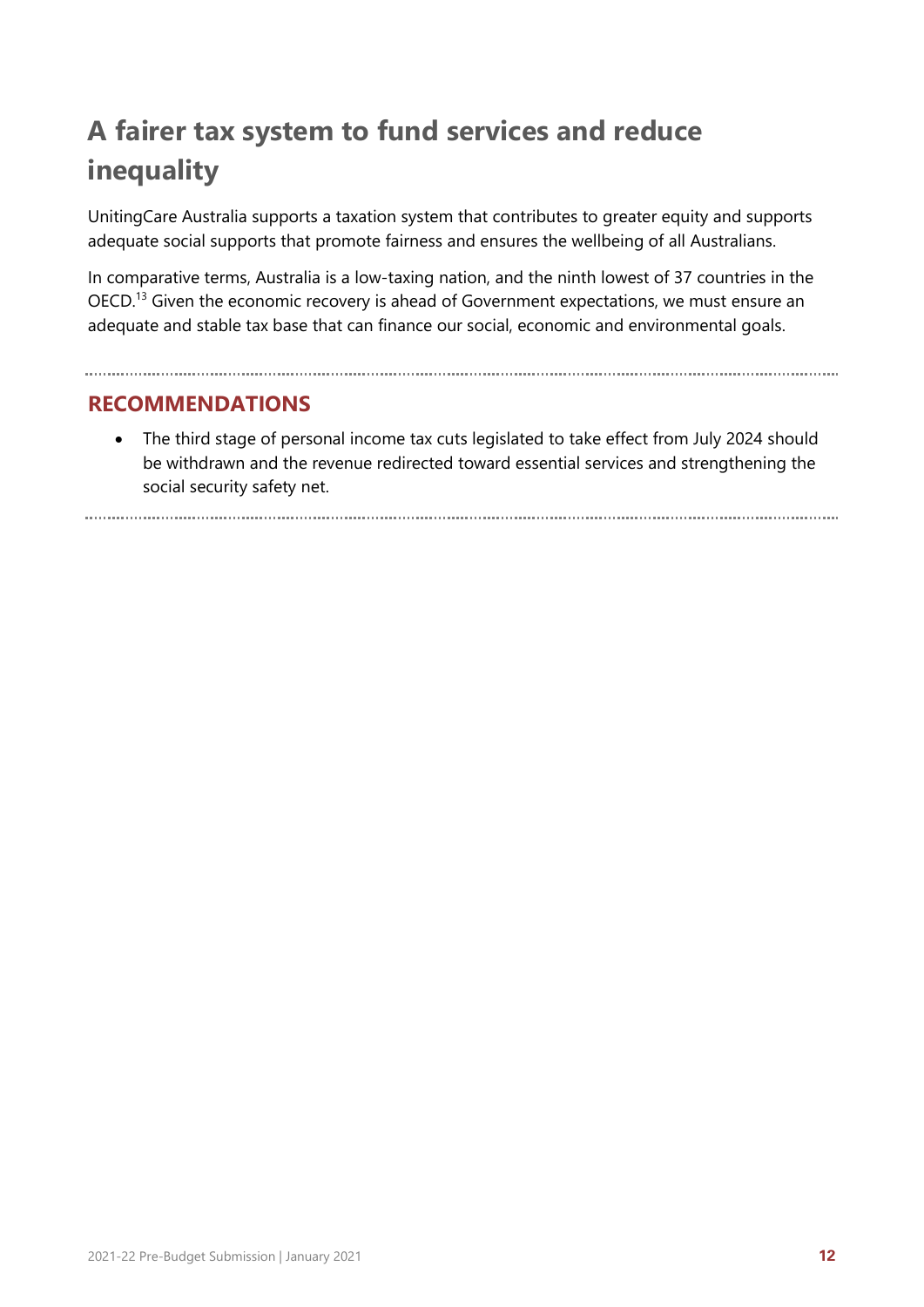## **Justice for First Peoples**

We urge the Government to set a new direction in its approach to First Peoples in this year's Federal Budget, providing measures that support self-determination and lead to tangible and lasting outcomes.

In 2020, the stark disparities and injustices experienced by First Peoples were brought into sharp relief by the impact of the bushfires, the heightened risks to First Peoples posed by COVID-19, and the Black Lives Matter protests. The new Closing the Gap Agreement was an historic step forward. Yet Closing the Gap in social and health outcomes requires closing the gap in funding to housing, health and social supports for First Peoples.

Successive budgets have failed to provide the funding and community-led approaches that communities need.

While funding cuts and policy instability remain ongoing concerns, we were encouraged by the Government's commitment to formally share decision-making with First Peoples on Closing the Gap and its support for the Priority Reforms developed by the Coalition of Peaks. We urge the Federal Government to work with First Peoples in a genuine partnership across all key areas of policy, including health, justice, employment, housing, disability, and children and families.

#### **RECOMMENDATIONS**

- Adequate and secure funding for an independent national representative body.
- Provide significant, long-term funding for community-controlled services and communityled programs across all key areas of policy including health, mental health, aged care, justice, employment, disability and families; such funding should be commensurate with the level of need, reflect the actual cost of delivering services, and support workforce development and capacity building.

#### **Justice reinvestment and legal assistance**

There is an urgent need for action to reduce incarceration rates among First Peoples. While this issue cuts across all levels of government, the Commonwealth has an important leadership role to play. This includes funding a Justice Reinvestment coordinating body to promote the reinvestment of resources from the criminal justice system to local community development initiatives that address the drivers of crime and incarceration. This independent body would be led by First Peoples and responsible for collecting data, developing options for initiatives, evaluating programs, and providing assistance to local sites seeking to implement justice reinvestment.

In addition to establishing an independent Justice Reinvestment body, the Government should invest in a Justice Reinvestment grants program. This could provide dedicated funding to extend the justice reinvestment project currently underway in Bourke, as well funding additional trial sites in other states and territories. These sites would be identified in cooperation with state and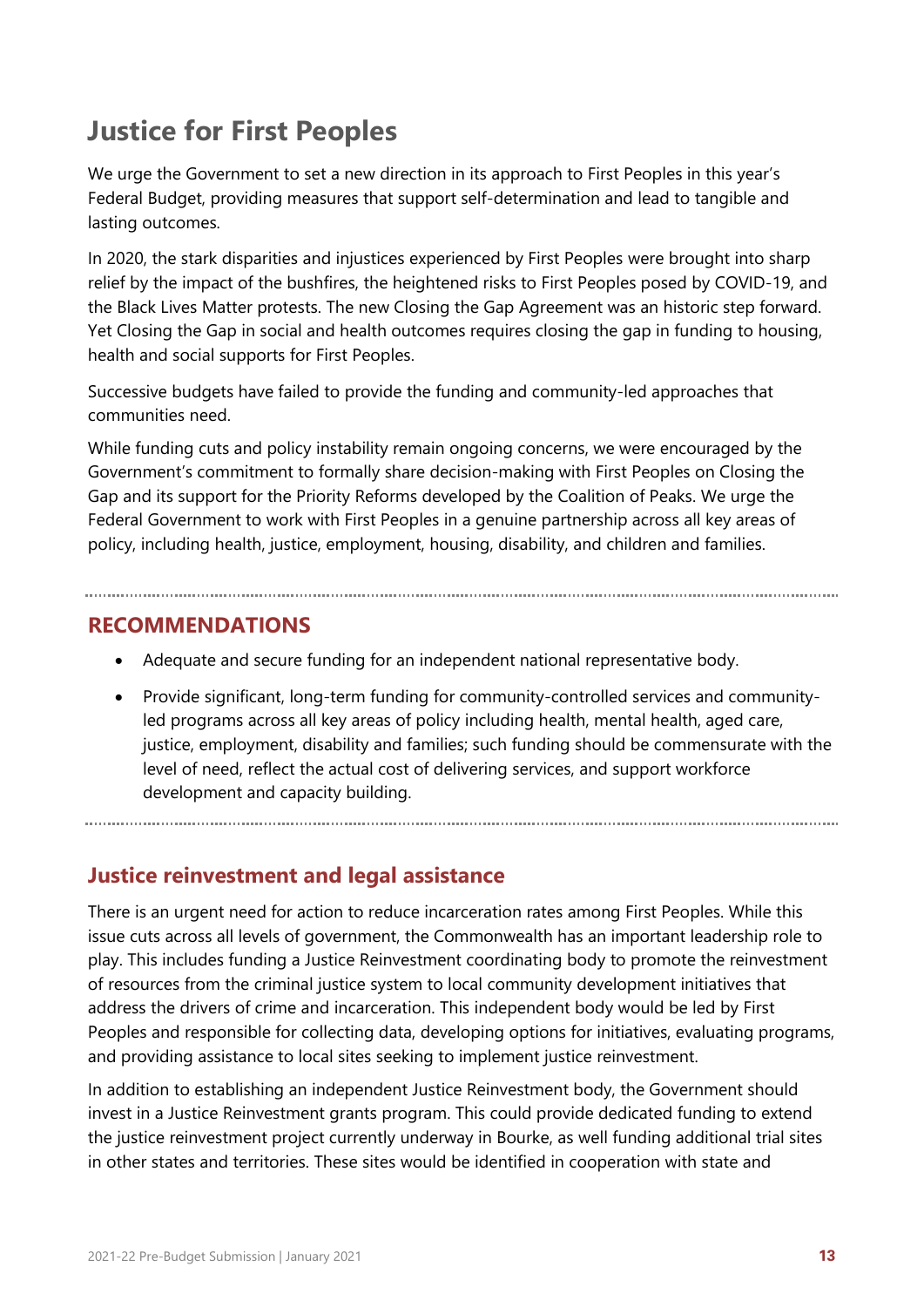territory governments and contingent on local community support and an active role for First Peoples in designing, developing and implementing associated initiatives.

We remain concerned about the adequacy and security of funding for Aboriginal and Torres Strait Islander Legal Services (ATSILS). UnitingCare Australia urges the Government to increase funding and reverse its decision to abolish the standalone Indigenous Legal Assistance Program.

In addition to reinstating standalone and guaranteed funding for ATSILS, we urge the Government to invest additional resources into frontline Family Violence Prevention Legal Services across Australia, as well as restoring funding to the peak national body for Aboriginal communitycontrolled family violence prevention legal services, whose funding ceased at the end of 2020.

#### **RECOMMENDATIONS**

- Fund the establishment of a National Centre for Justice Reinvestment to collect and disseminate data and research and facilitate local community development initiatives that address the drivers of crime and incarceration.
- Establish a Justice Reinvestment grants program to support justice reinvestment trials initiated in partnership with First Peoples.
- Reinstate the standalone, specific-purpose funding program for Aboriginal and Torres Strait Islander Legal Services (ATSILS) and strengthen access to justice for First Nations peoples by increasing overall funding levels.
- Provide adequate and ongoing resources for frontline Family Violence Prevention Legal Services and restore dedicated funding for the National Family Violence Prevention Legal Services Forum (NFVPLS Forum), the peak body for Aboriginal community-controlled family violence prevention legal services.

**Supporting children and young people**

We welcome the Government's commitment to "delivering a better future for our Indigenous children and youth across this nation".<sup>14</sup> However, more needs to be done if this aspiration is to be realised. Aboriginal and Torres Strait Islander children and young people continue to experience widespread discrimination and disadvantage, and are 10 times more likely to be in out-of-home care than other children and 18 times more likely to be in youth detention.<sup>15,16</sup>

UnitingCare Australia supports calls for an Independent National Commissioner for Aboriginal and Torres Strait Islander Children and Young People.<sup>17</sup> The Budget should provide adequate resourcing to enable the Commissioner to perform his or her functions and ensure accountability for the health, safety and wellbeing of children and young people.

In addition, further funding is required to support First Peoples children in their early years. Improving access to early childhood education and building the capacity of the communitycontrolled early years sector are reform priorities of the new Closing the Gap Agreement, but this requires increased funding. The current user-pays, Child Care Subsidy system poses barriers to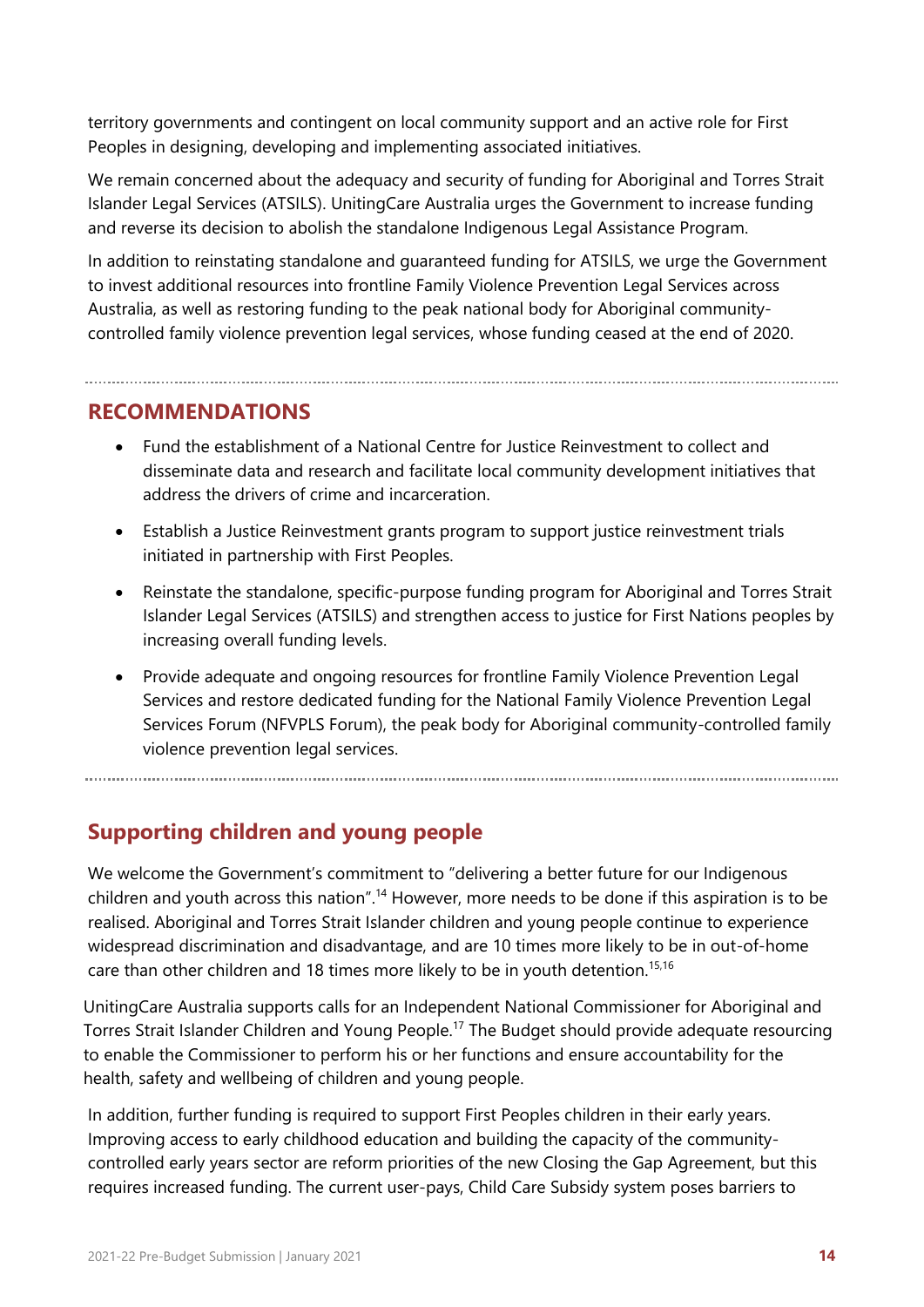access and does provide funding for the range of wrap-around supports and holistic care that families and children need to thrive. Funding for family support and reunification services should also be boosted to support families at risk of or recently experiencing child removal.

#### **RECOMMENDATIONS**

- Provide resourcing for an Independent National Commissioner for Aboriginal and Torres Strait Islander Children and Young People.
- Increase the minimum entitlement of subsidised early childhood education and care for First Peoples children.
- Invest in community-controlled and holistic early years services through a funding model and program designed to meet the needs of First Peoples children and families.
- Increase investment in early intervention and prevention for First Peoples children and families at risk, including family support and reunification.

#### **Strengthening mental health and social and emotional wellbeing**

Investment in First Peoples mental health and wellbeing services is imperative if social and health outcomes are to improve. Culturally safe, trauma-informed services have been established to support First Peoples mental health and wellbeing, but such services are chronically underresourced and vary in availability. Additional funding should be placed under the direction of First Peoples organisations where possible, rather than external commissioning bodies. In addition to funding community-controlled services, mainstream health and mental health programs must be better equipped to provide culturally capable, trauma-informed support and care when working with First Peoples.

#### **RECOMMENDATIONS**

• Provide needs-based funding to support implementation of the National Strategic Framework for Aboriginal and Torres Strait Islander Peoples' Mental Health and Social and Emotional Wellbeing 2017–2023 and Implementation Plan.

#### <span id="page-17-0"></span>**Supporting economic resilience and inclusion**

We urge the government to replace the Community Development Program with a community-led job creation and employment services scheme for people in remote First Peoples communities, as proposed by APONT and the Fair Work Stronger Communities Alliance, and including investment in a Remote Jobs Fund and Remote Jobs Centres.

The Federal Government has an opportunity to work with First Peoples to put in place approaches that create meaningful paid jobs, support economic resilience, and meet community aspirations.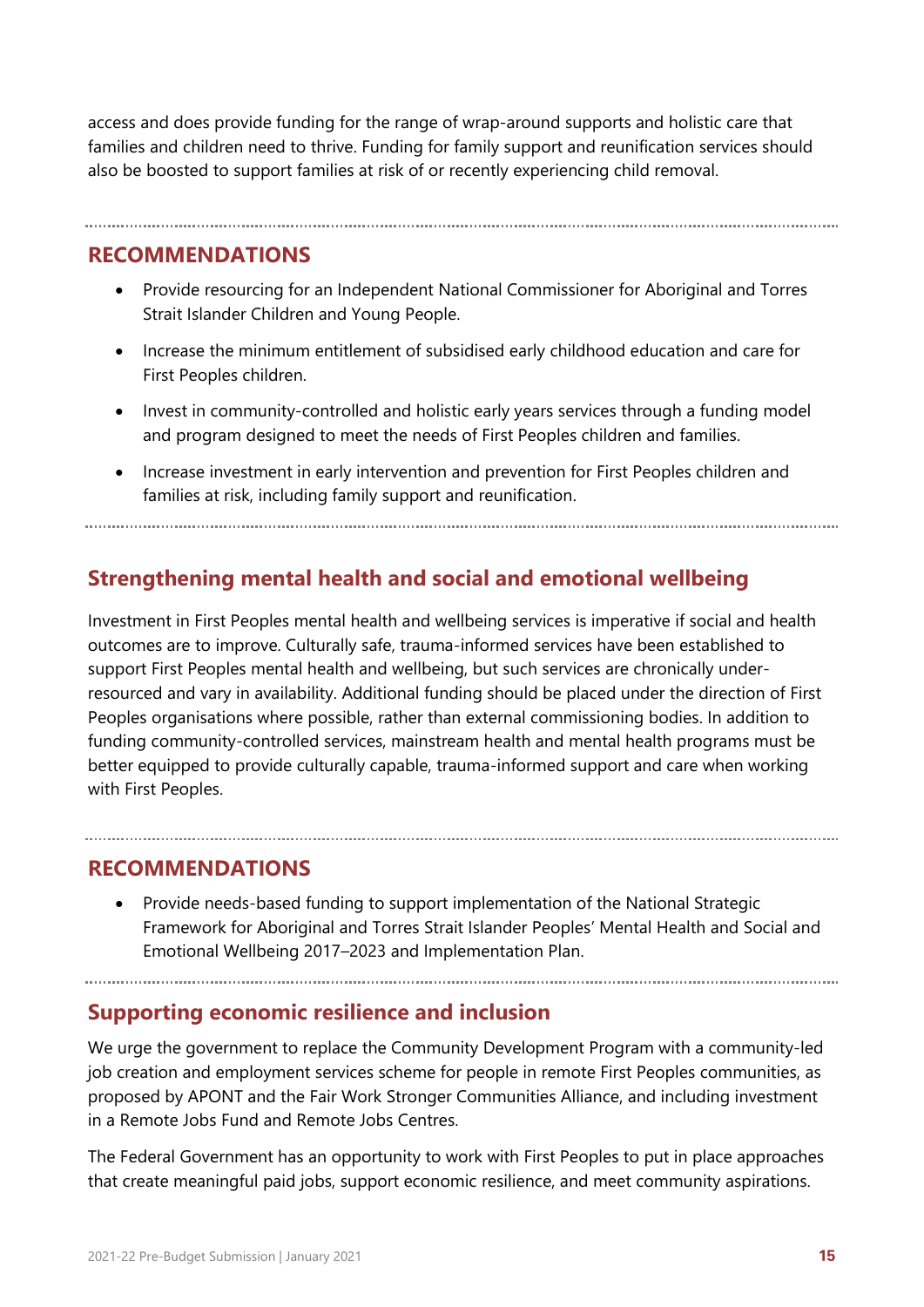#### **RECOMMENDATIONS**

• Replace the Community Development Program with a community-led job creation and employment services scheme for people in remote First Peoples communities, as proposed by APONT and the Fair Work Stronger Communities Alliance, and including investment in a Remote Jobs Fund and Remote Jobs Centres.

<span id="page-18-0"></span>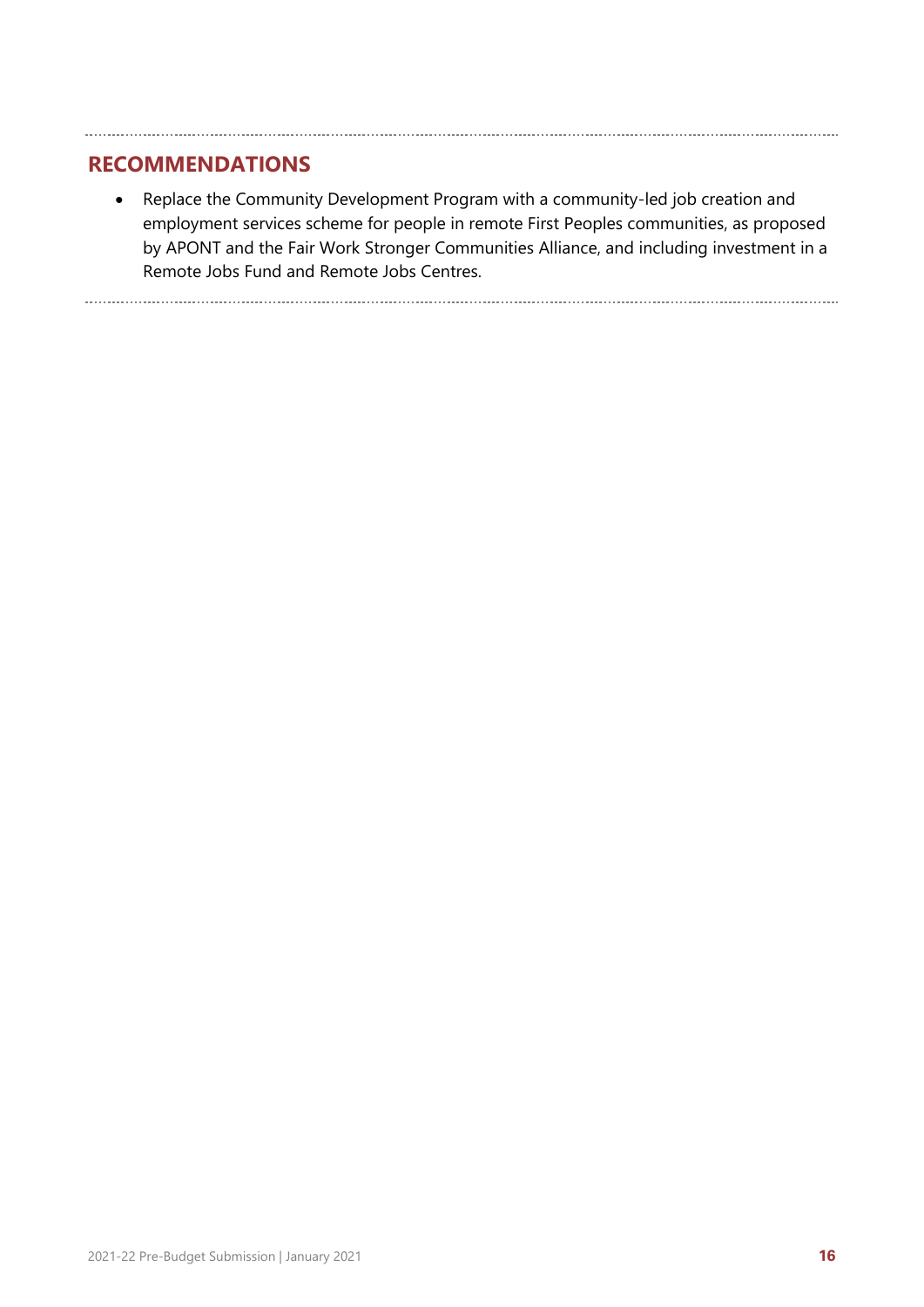### **Accessible and affordable community services**

Community services have been at the frontline of the COVID crisis and played a central role in supporting those in need in the community. However, the community sector continues to face funding and regulatory challenges, including short-term funding arrangements, freezes in indexation and higher demand for services.

Demand for services is growing and it is anticipated this will continue as JobKeeper and the supplements to JobSeeker are rolled back in coming months. Therefore it is essential that services have the ability to meet this need and flexibility to adapt to ensure that people receive the supports they need when they need them.

We commend the Government's decision to provide ongoing funding to meet the Equal Remuneration Order (ERO), and we acknowledge additional funding has been provided to some areas of need in response to the pandemic.

#### **RECOMMENDATIONS**

- To align services and funding with community need, undertake a comprehensive service needs analysis and demand mapping exercise in collaboration with the community sector.
- Ensure that community services are adequately funded, including allowing for indexation, and have the ability to adapt to community need.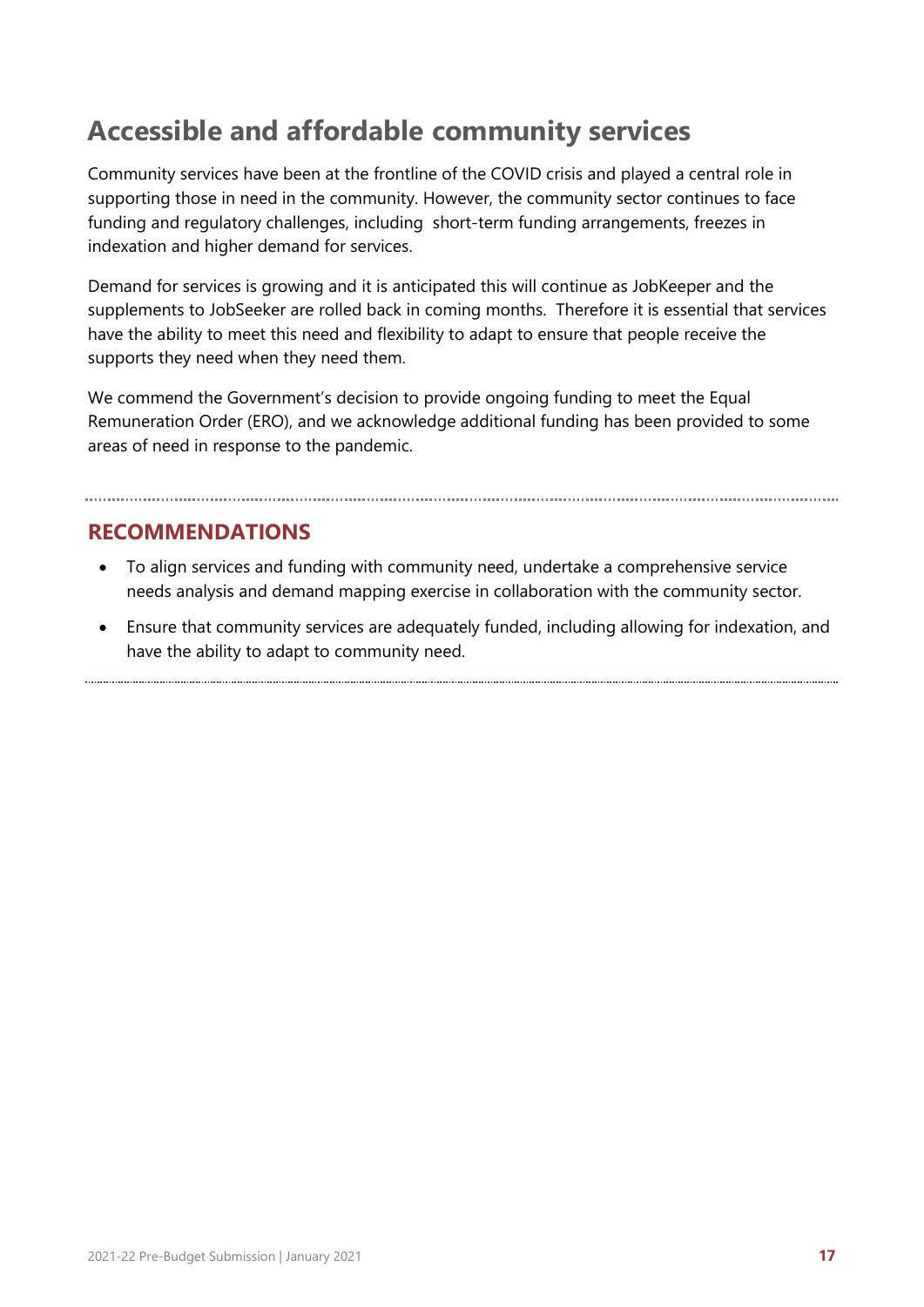## **Disability and the National Disability Insurance Scheme**

UnitingCare Australia continues to commend the points in our 2020-21 Pre-Budget Submission on disability and the National Disability Insurance Scheme (NDIS) to the Government as detailed below:

#### **RECOMMENDATIONS**

- Ensure the NDIS is truly demand driven and uncapped;
- Improve the NDIS planning process to ensure plans properly meet the needs of participants and are flexible;
- Ensure that the NDIS Price Guide reflects the actual cost of providing all necessary services to an appropriately high quality;
- Appropriately address supply gaps in thin markets guaranteeing participants access to quality services and greater choice and control;
- Ensure timely access to early intervention services for children;
- Increase funding for and access to Specialist Disability Accommodation payments;
- Ensure there is sufficient funding for independent advocacy for people with disability;
- Remove rules that unfairly restrict equitable access to the Disability Support Pension for people who have a chronic illness or disability.

In addition, we highlight a multitude of additional measures for action below.

#### **The National Disability Strategy and the National Disability Employment Strategy**

UnitingCare Australia provided a submission to the Stage 2 Consultation for the new National Disability Strategy due to be finalised and commence this year.

#### **RECOMMENDATIONS**

- Person-centred planning needs to include a spiritual dimension in a way that is meaningful to the person's beliefs, culture, and circumstances. In turn, staff awareness and preparation must complement that.
- The Federal Government funds the development and implementation of national spiritual guidelines for use within the NDIS and disability services sector.

We continue to commend these recommendations to Government.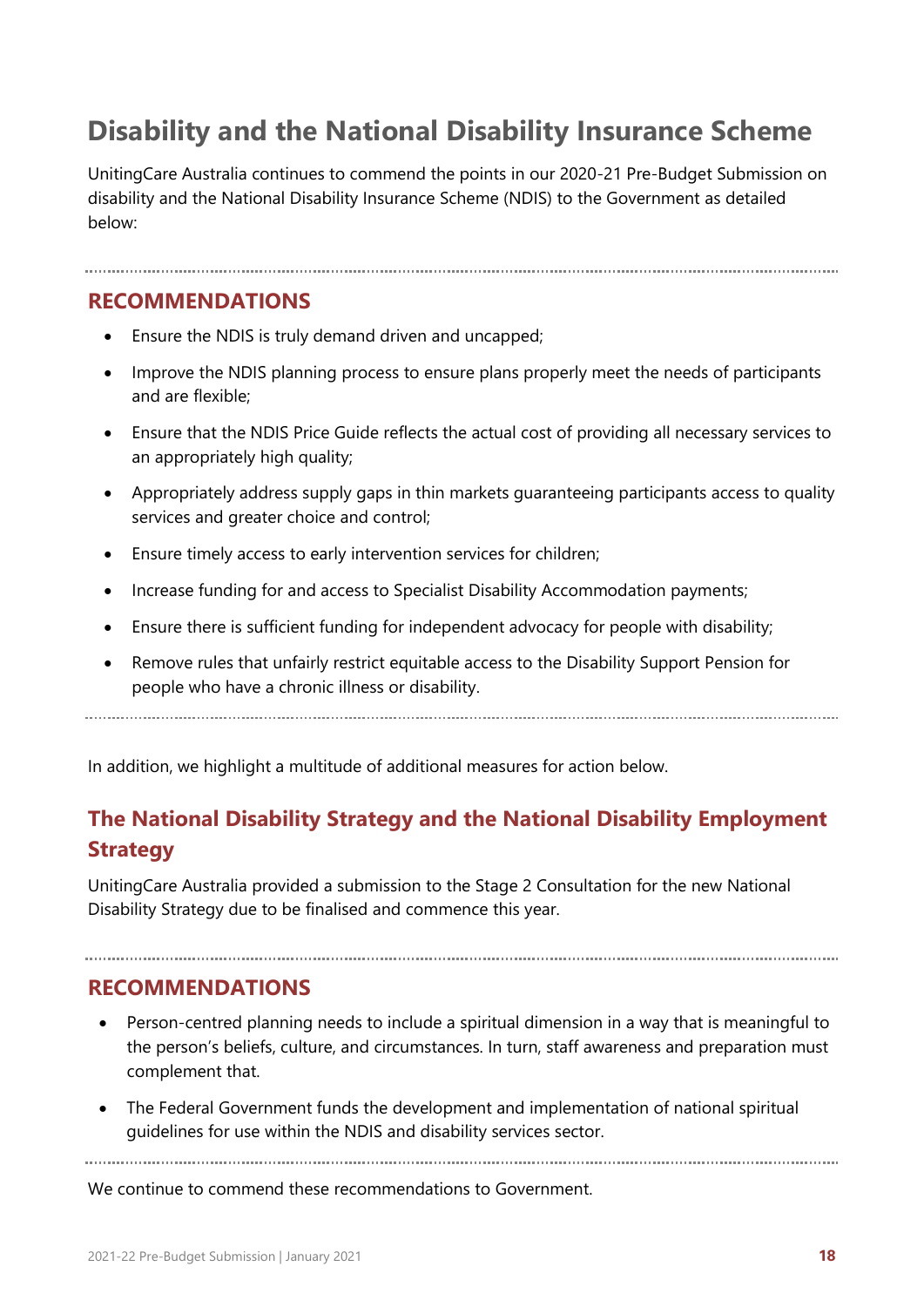UnitingCare Australia looks forward to reviewing the new National Disability Strategy in due course and recommends funding be allocated to the National Disability Strategy in the 2021-22 Budget to enable its implementation.

UnitingCare Australia welcomes the recent Government announcement of a National Disability Employment Strategy. UnitingCare Australia recommends funding be allocated to the implementation and evaluation of the National Disability Employment Strategy, as well as its development. This should include expanding eligibility criteria to specialist disability employment services to ensure all people with disability have access to the employment service supports they need.

#### **NDIS Eligibility**

The requirement for people with disability to have entered the NDIS before they turn 65 is causing inequity for people with disability who are aged 65 and over, who would otherwise by eligible for the NDIS. In the context of the Aged Care Royal Commission, UnitingCare Australia has recommended structural changes to remove barriers to choice, including the arbitrary cut-off of access to the NDIS. We commend this recommendation to the Government.

#### **NDIS and First Peoples**

As the Uniting Church in Australia and the Uniting Aboriginal and Islander Christian Congress stated in their response to the Disability Royal Commission's Issues Paper on the experience of First Nations People with Disability in Australia:

*More needs to be done to improve access to the NDIS for First Nations people with disability, as*  well as to strengthen implementation of the scheme, particularly in remote areas. Additional *funding is needed to provide targeted support and advocacy for First Nations people seeking to access and navigate the NDIS, and to ensure a holistic and culturally appropriate approach is taken to assessment and planning. Priorities for change include the funding of interpreting services and the elevation of cultural elements in participants' plans, as well as enabling those incarcerated to use their NDIS funds while in prison.*

#### **NDIS Pricing Model**

The Uniting Church in Australia's network of disability service providers are concerned about the NDIS pricing model and its ability to affect the delivery of high-quality supports to NDIS participants. Price pressures are impacting disability service providers and parts of our network have had to withdraw from providing certain NDIS services due to the pricing model. UnitingCare Australia recommends the establishment of **a transparent and evidence-based** process to rectify NDIS pricing issues.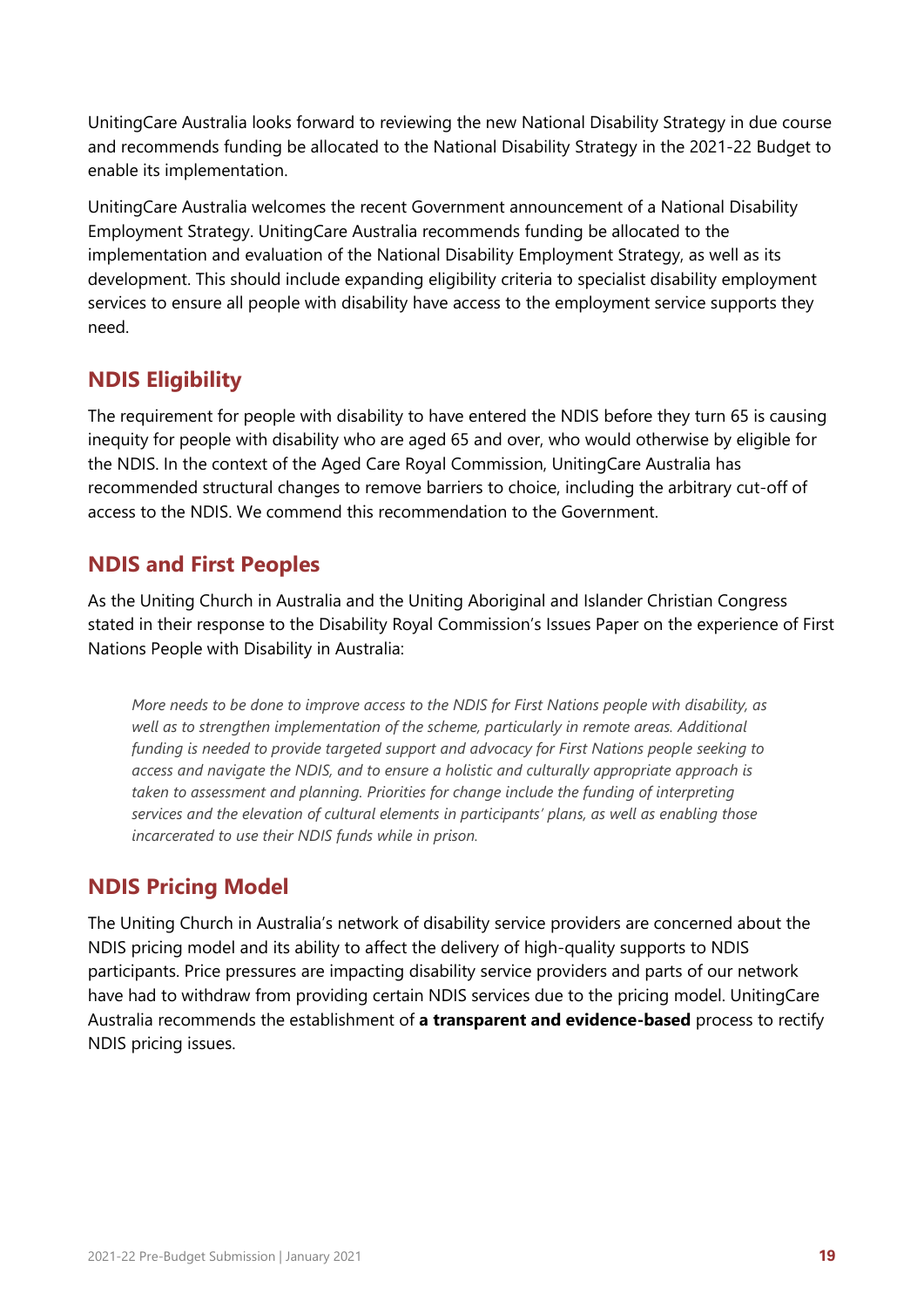#### **RECOMMENDATIONS**

Any future pricing model needs to consider overheads including:

- Cost of technology required to meet the complexity of systems and processes (initial investment plus ongoing maintenance and resources needed to update systems every time a change is made to the NDIS Business Rules);
- Administrative burden brought on by increasingly complex systems and processes;
- Administrative burden carried by disability service providers in absence of support for participants from NDIS Partners in the Community (i.e., Local Area Coordination Services);
- Administrative burden of the reporting regime to the NDIS Quality and Safeguards Commission; and
- Recruitment and training costs for a growing community-based part-time and casual workforce subject to higher turnover than other community services workforces.

Additional funding should also be made available to address instances where appropriate services are unavailable due to thin markets, including through the provision of block funding.

#### **Employment for people with disability**

People with disability are less likely to be employed than non-disabled people. This is an ongoing issue and more needs to be done to break down barriers to employment for people with disability and to support jobseekers with disability to find and maintain safe and meaningful employment.

#### **RECOMMENDATIONS**

- Funding for NDIS employment support providers to work with employers to build confidence and capacity to successfully and sustainably employ people with disability in meaningful roles;
- Funding to compensate supported employers or providers if the supported wage is removed;
- A focus on funding for employment support in NDIS plans and sufficient funding to drive up meaningful employment rates for people with disability; and
- Increased education subsidies at TAFE, registered training organisations and universities for people with disability to help them progress.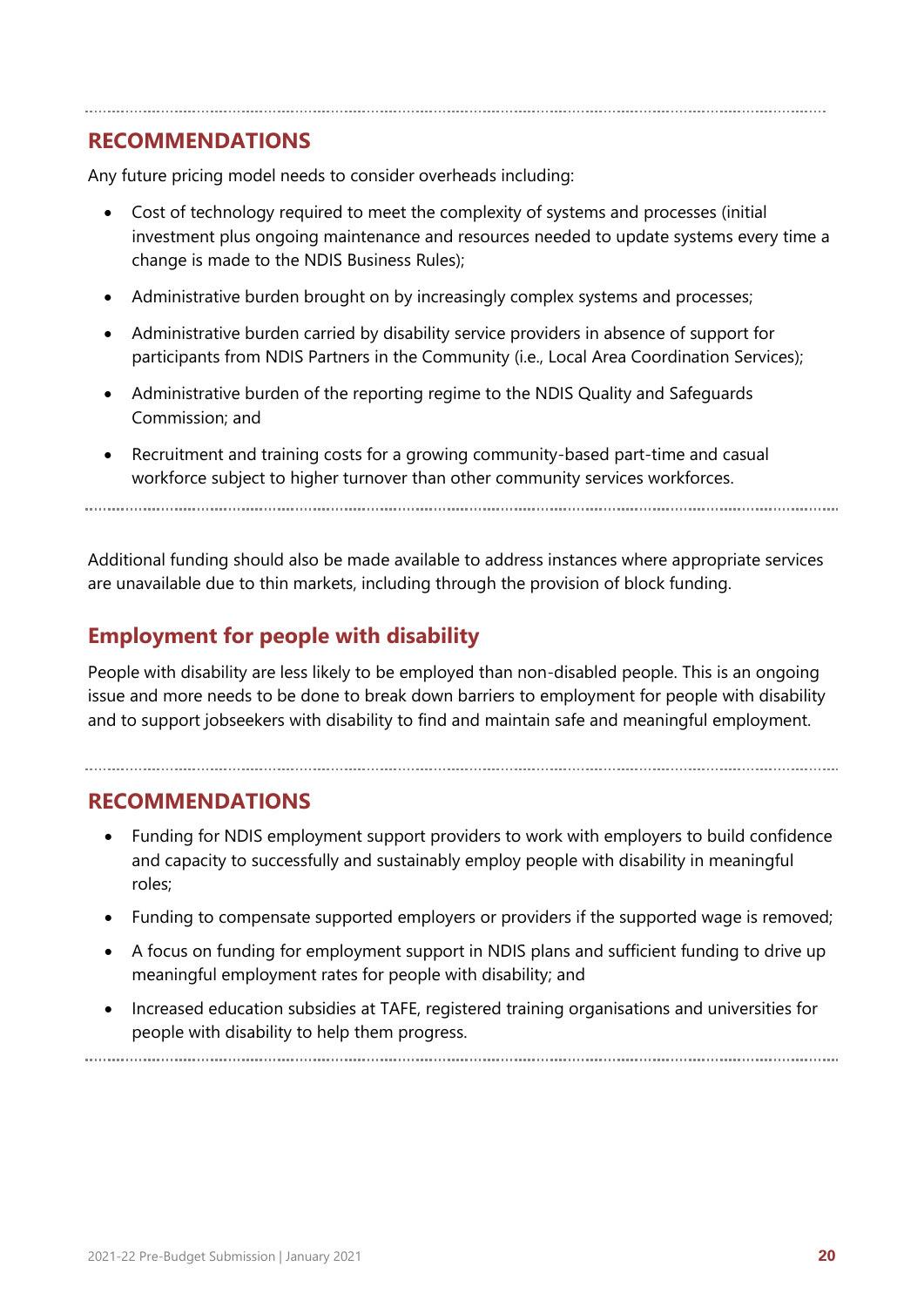#### **Disability Representative Organisations**

UnitingCare Australia advocates for funding for Disability Representative Organisations (DROs) funded under the Disability Representative Organisation program be continued. Currently, the program recipients are only funded until June 2022. Additional funding must be allocated in the 2021-22 Budget to provide funding certainty to program recipients.

#### **RECOMMENDATIONS**

• Funding for Disability Representative Organisations funded under the Disability Representative Organisation program be continued.

#### **Disability Royal Commission support services**

Counselling and support and legal services for people with disability, their families and carers wanting to share their story with the Disability Royal Commission will be required for the duration of the Disability Royal Commission. If the Government agrees to extend the Disability Royal Commission as the Chair has requested, then UnitingCare Australia supports the provision of additional funding for counselling, systemic advocacy, and independent advocacy providers, and for the legal advisory service, for the Disability Royal Commission to ensure they can continue to support those affected by the Disability Royal Commission.

#### **RECOMMENDATIONS**

<span id="page-23-0"></span>• Provision of additional funding for counselling, systemic advocacy, and independent advocacy providers, and for the legal advisory service for the Disability Royal Commission.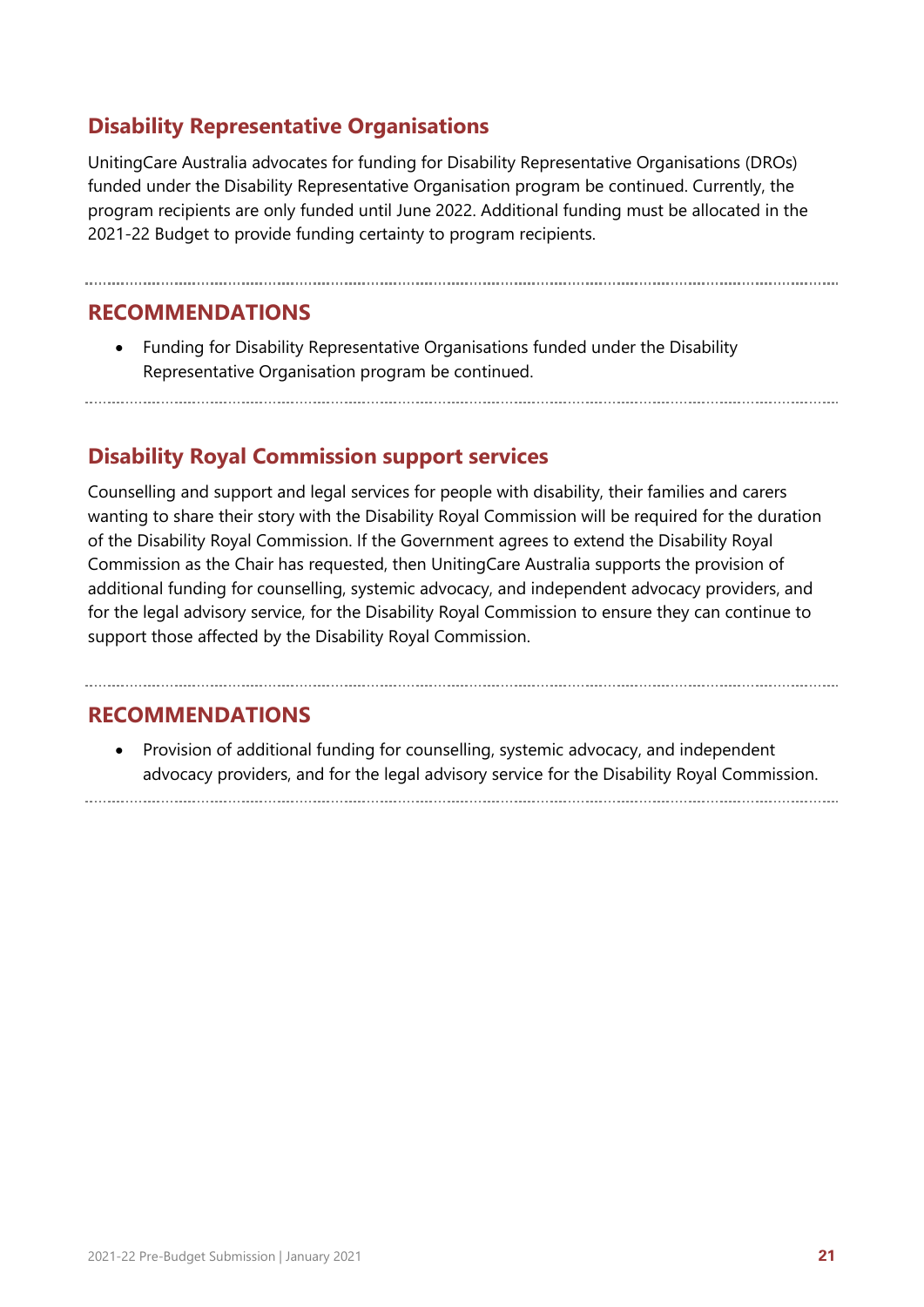## **Climate justice**

UnitingCare Australia, as an agency of the Assembly of the Uniting Church in Australia, together with the Uniting Church's network of community services are committed to action on climate justice. We call on the Government to commit to no new gas or coal mining, a just transition for communities dependent on fossil fuels, equitable access to renewable energy, and policies which support people and nations vulnerable to climate change.

#### **RECOMMENDATIONS**

- A national climate policy that drives down greenhouse gas pollution, including no new coal or gas mining in Australia and investment in renewable energy.
- Just and sustainable transition for communities currently dependent on fossil fuel industries for employment, towards more environmentally sustainable sources of income.
- Equitable access to renewables for all Australians.
- <span id="page-24-0"></span>• Policies which support people and nations that are most vulnerable to climate change.